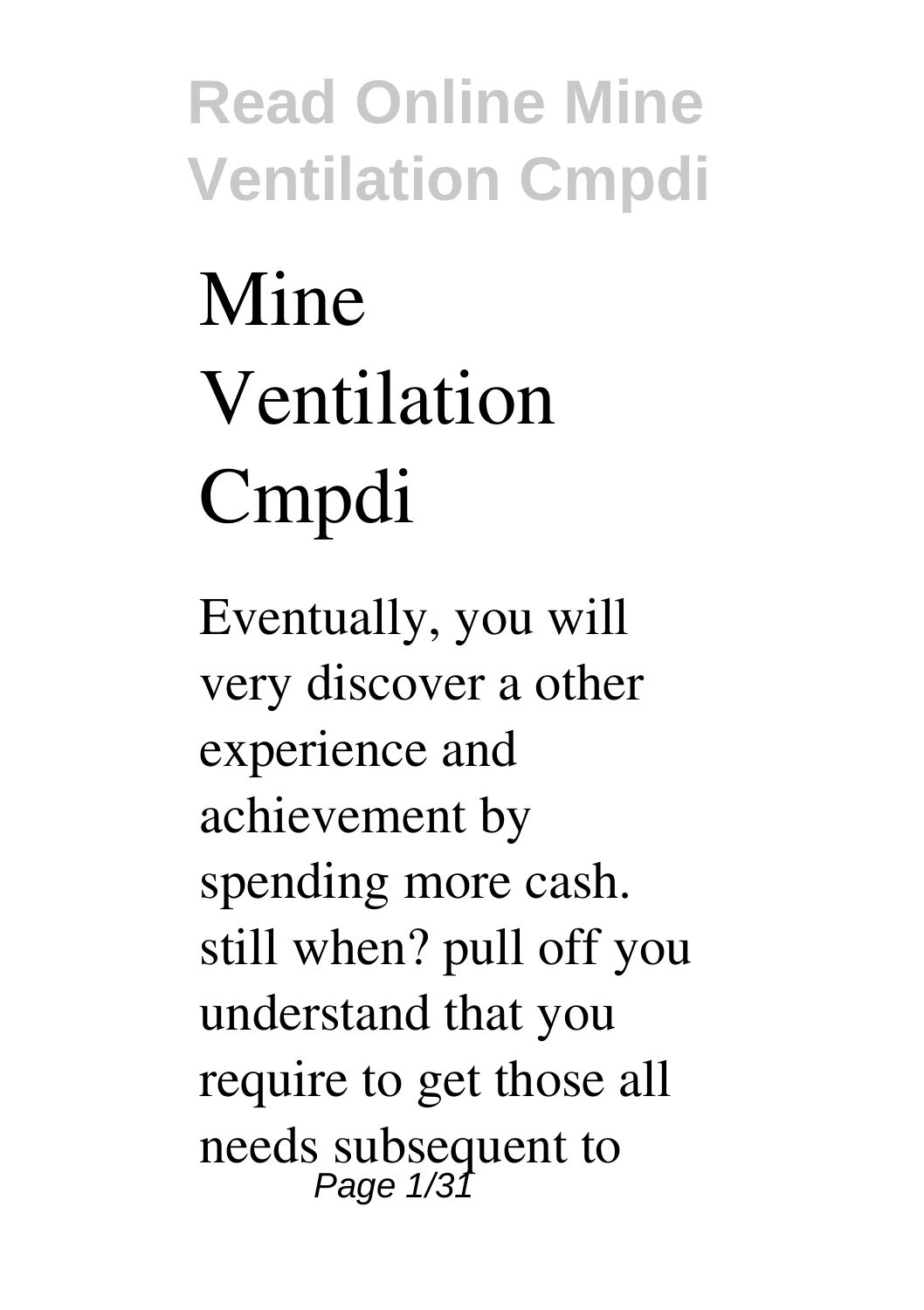having significantly cash? Why don't you attempt to get something basic in the beginning? That's something that will lead you to understand even more on the order of the globe, experience, some places, subsequent to history, amusement, and a lot more?

It is your enormously Page 2/31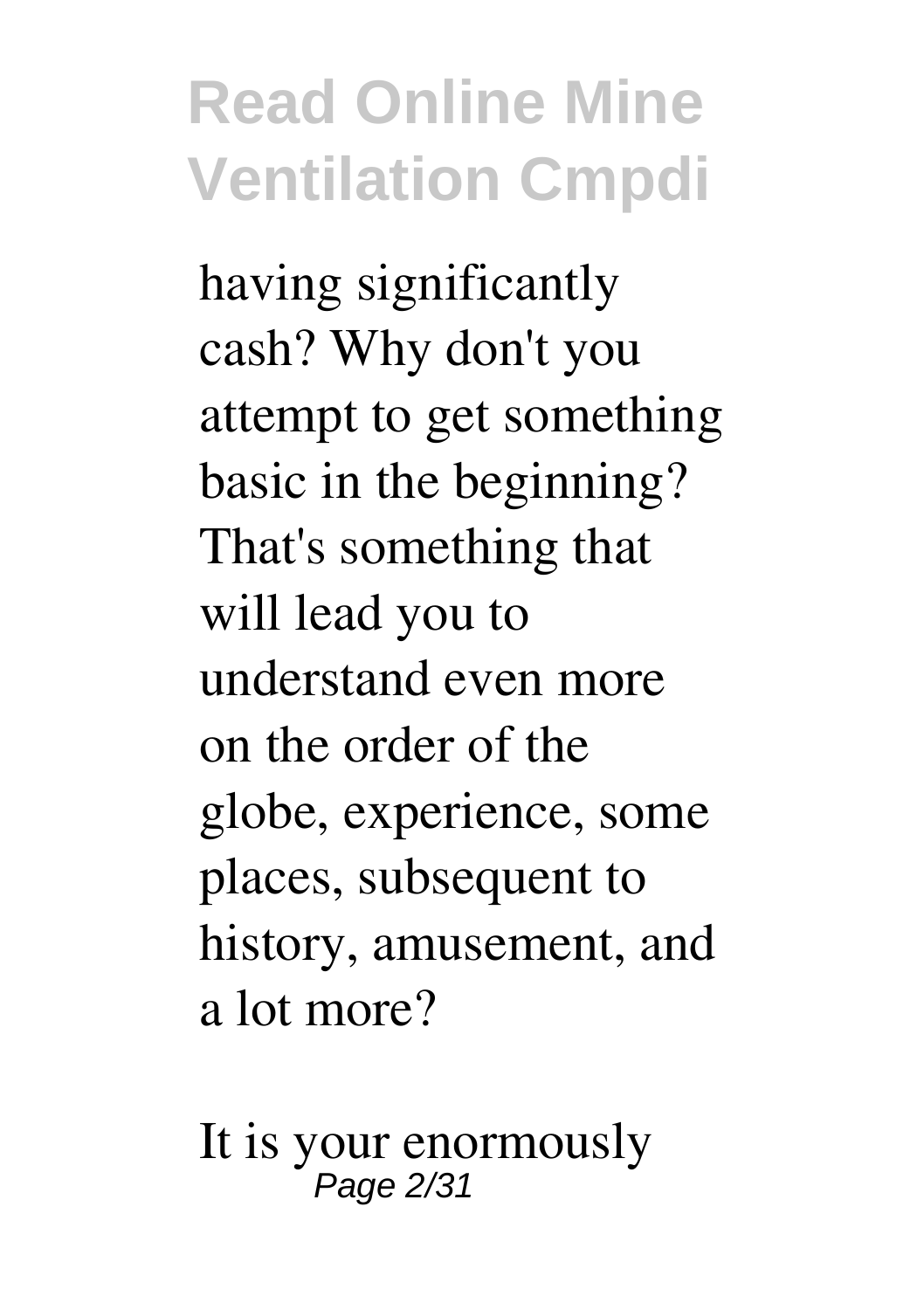own get older to act out reviewing habit. along with guides you could enjoy now is **mine ventilation cmpdi** below.

The eReader Cafe has listings every day for free Kindle books and a few bargain books. Daily email subscriptions and social Page 3/31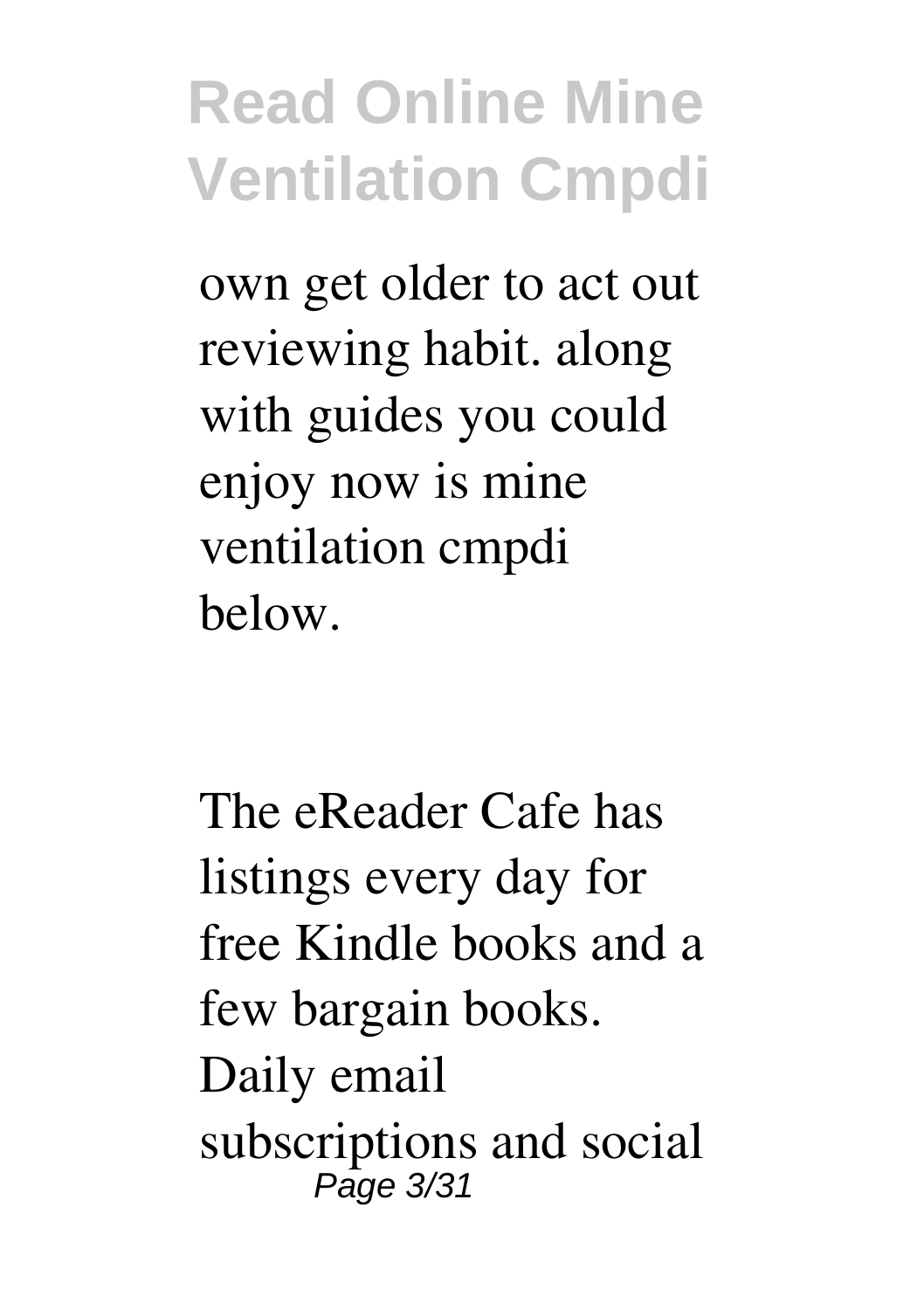media profiles are also available if you don't want to check their site every day.

**Welcome to CMPDI** The Central Mine Planning and Design Institute (acronym CMPDI) is a fully owned subsidiary of Coal India Limited, engaged in the field of Page 4/31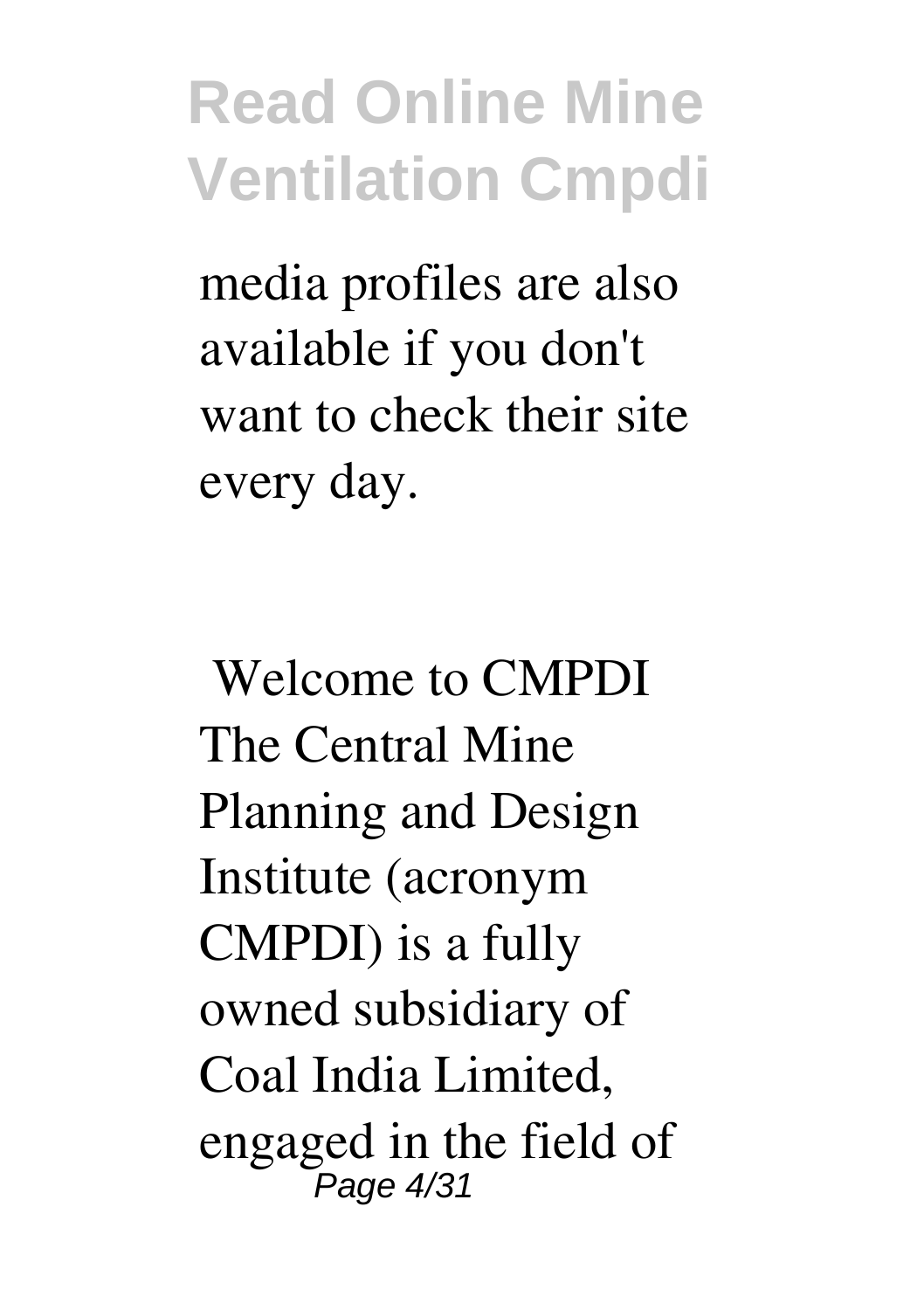environmental engineering and provides consultancy and engineering services across the globe.It is a public sector undertaking under the Government of India and is rated as a Schedule-B and Mini Ratna-II company.

**Central Mine Planning and Design Institute -** Page 5/31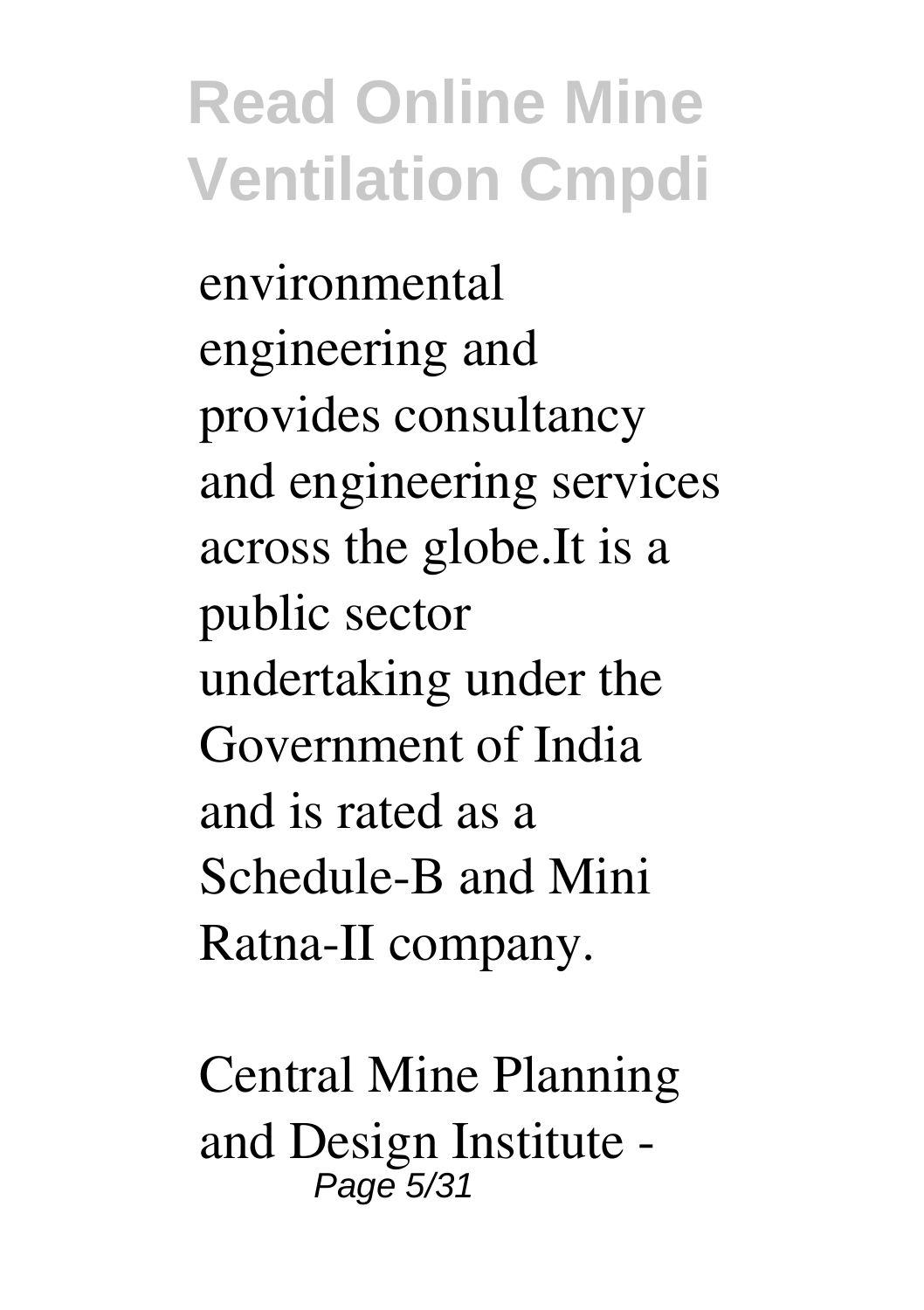**Wikipedia** HOD Mining of IIT, BHU / HOD Mining of IIT, Kharagpur / HOD Mining of IIT ISM, Dhanbad [Note- Out of above 03 HODs, one HOD will be ex-officio Chairman (in rotation) and tenure will be one year for each institution. Representative of IIT, BHU will be chairman for the first year, IIT, Page 6/31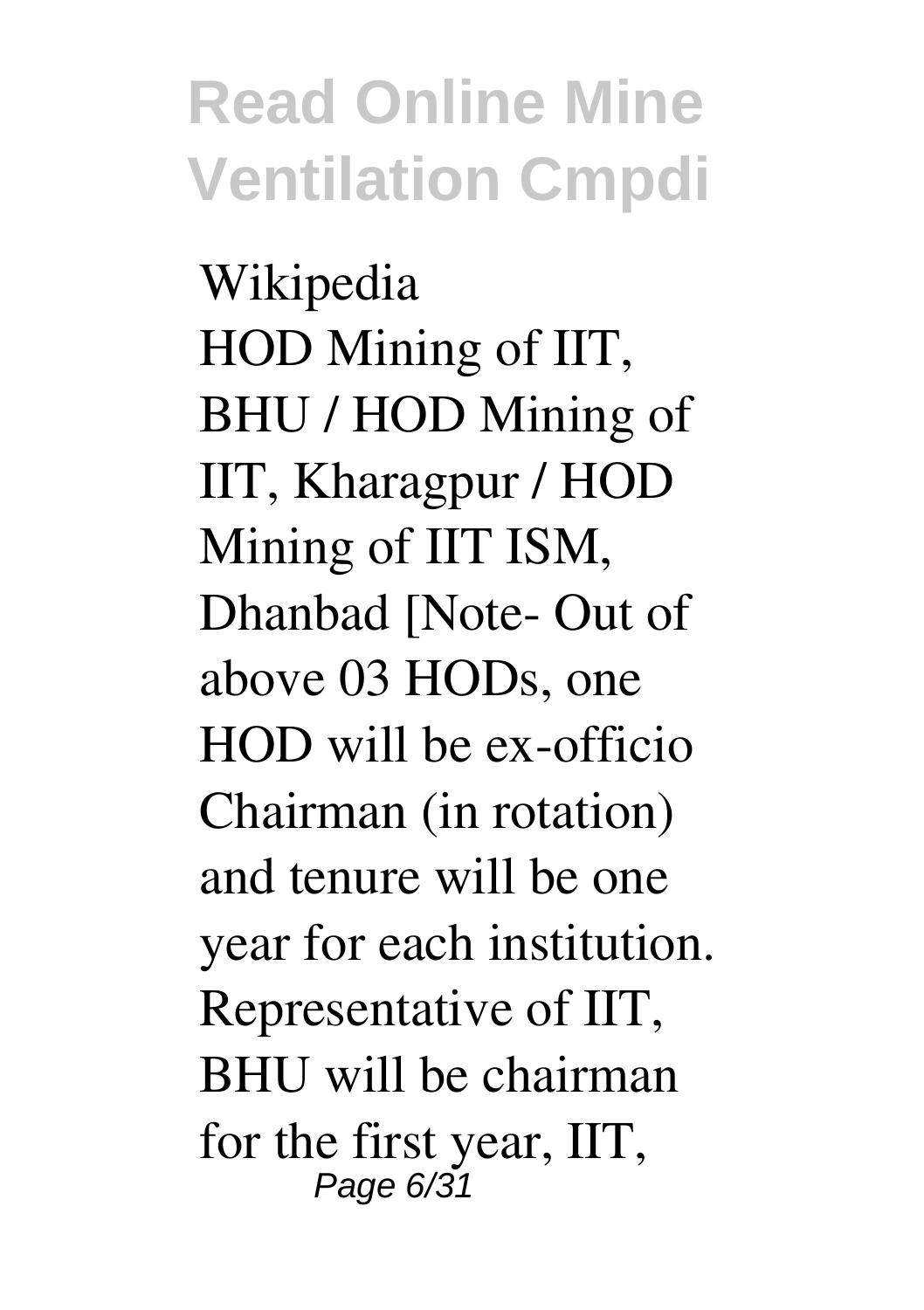Kharagpur will be for the second year and IIT ISM, Dhanbad for the third year and so on in rotation] - Chairman

**Central Mine Planning and Design Institute - Infogalactic ...** The extraction of CBM will reduce lot of ventilation cost as well as electrical installation. The ... by Central Mine Page 7/31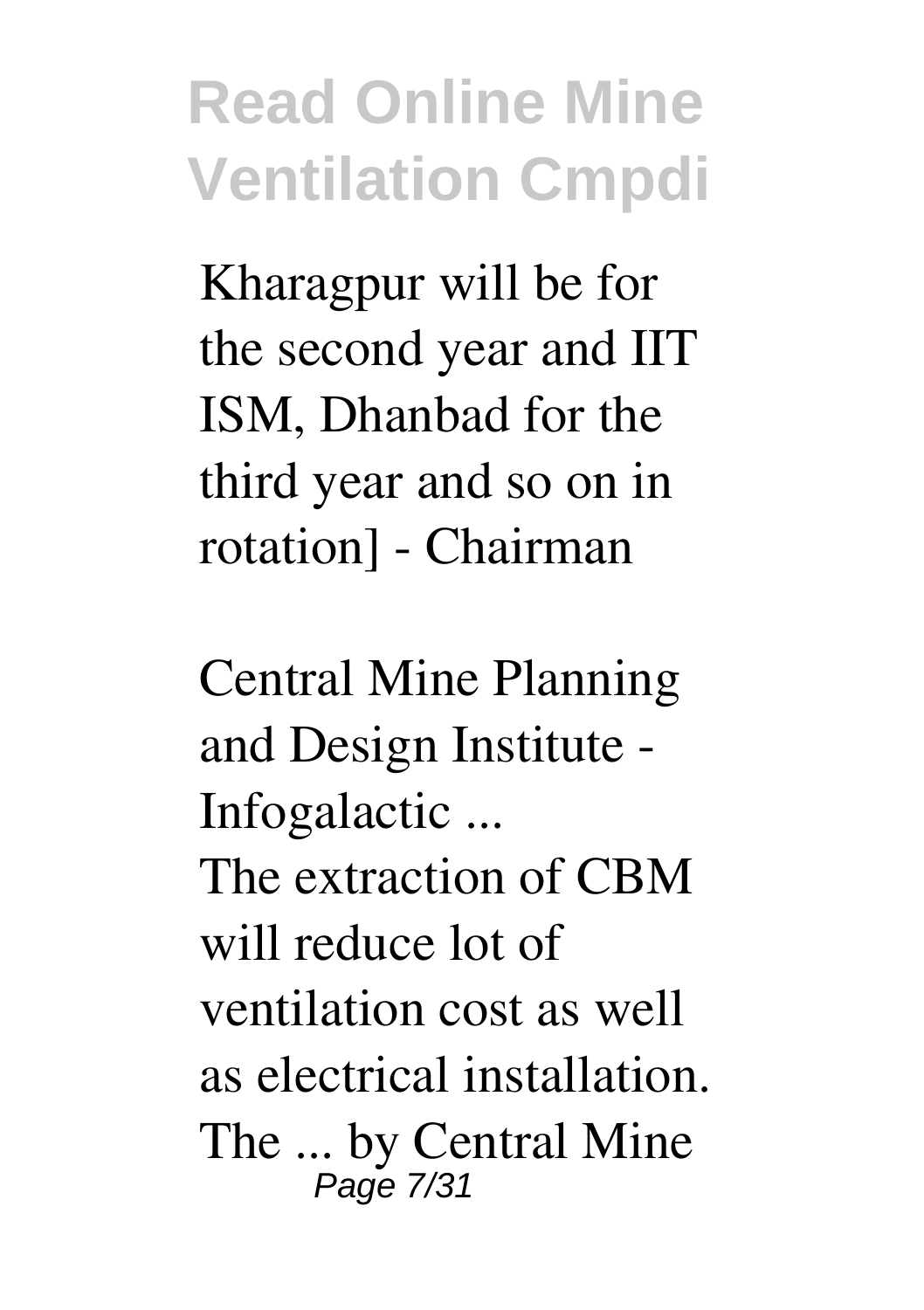Planning & Design Institute Ltd. (CMPDI) in association with Bharat Coking Coal Limited, (BCCL) in September, 1999.

**BHARAT COKING COAL LIMITED** The Central Mine Planning and Design Institute (acronym CMPDI) is a fully owned subsidiary of Page 8/31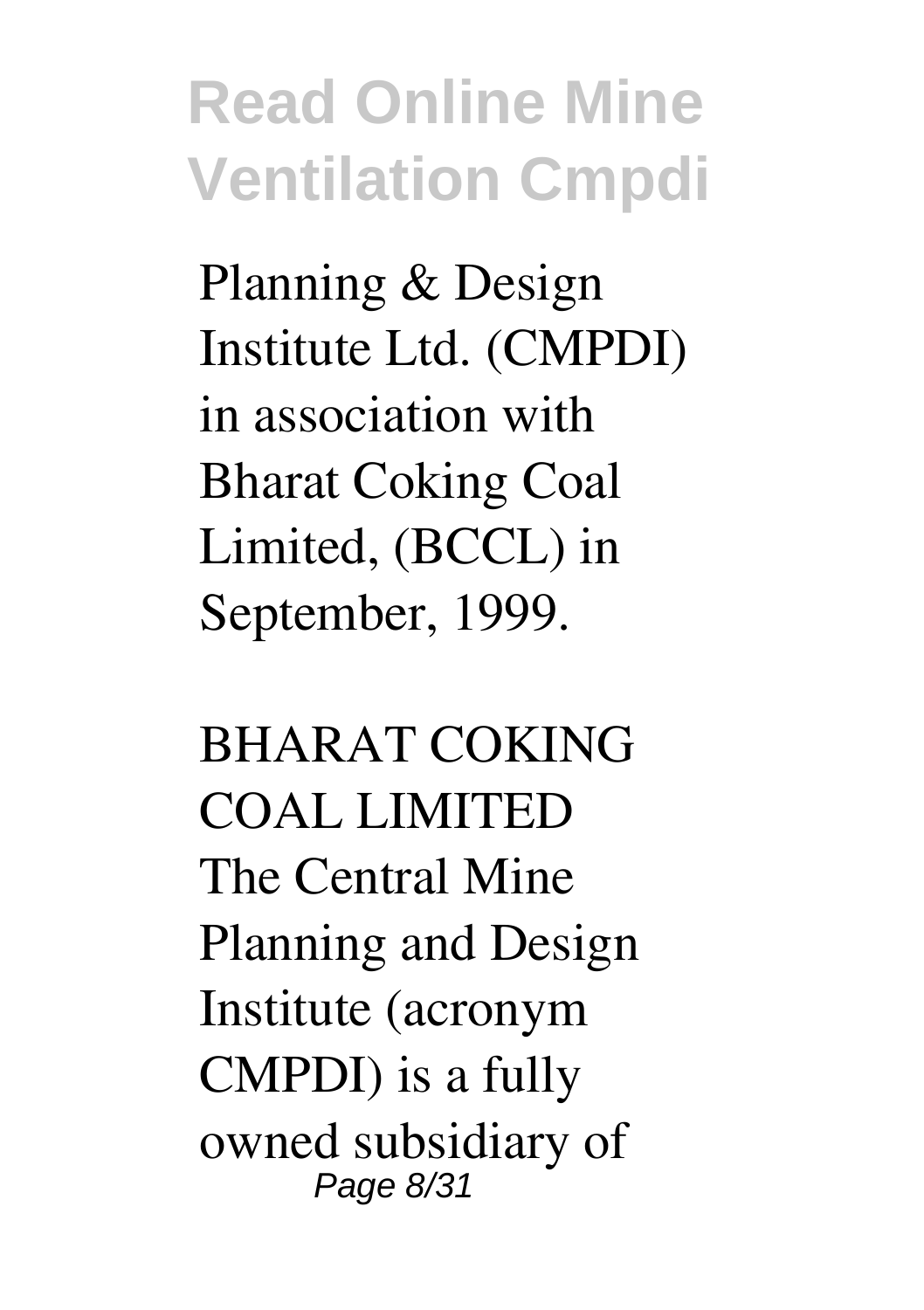Coal India Limited, engaged in the field of environmental engineering and provides consultancy and engineering services across the globe.It is a public sector undertaking under the Government of India and is rated as a Schedule-B and Mini Ratna-II company. ...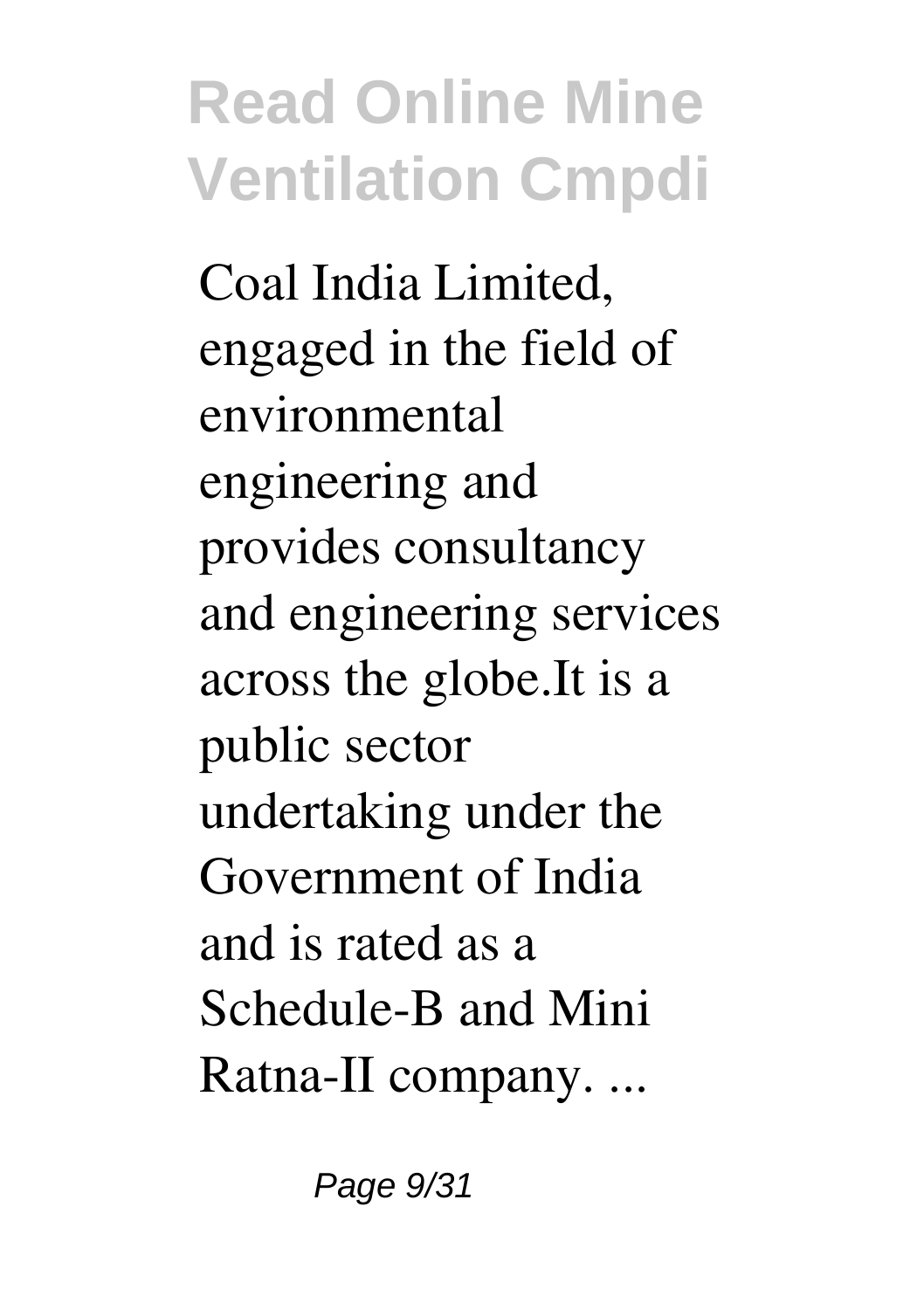**APPLICATION OF UNFC FOR MANAGEMENT OF C BM/CMM/AMM/VAM**

**...**

The Central Mine Planning and Design Institute (acronym CMPDI) is a fully owned subsidiary of Coal India Limited, engaged in the field of environmental engineering and Page 10/31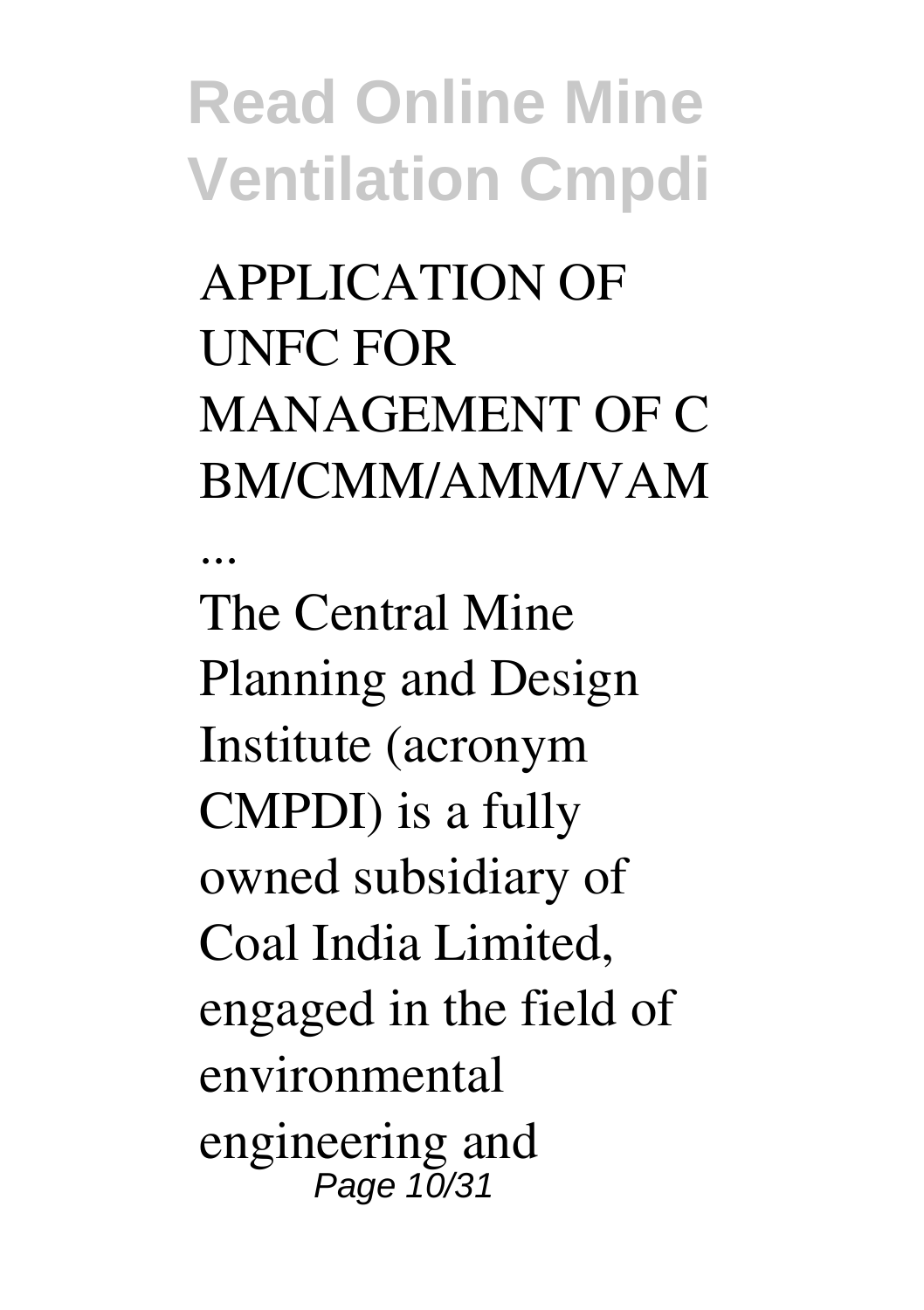provides consultancy and engineering services across the globe.It is a public sector undertaking under the Government of India and is rated as a Schedule-B and Mini Ratna-II company.

#### **MINE VENTILATION - scienceandtech.cmpdi. co.in** MINE VENTILATION Page 11/31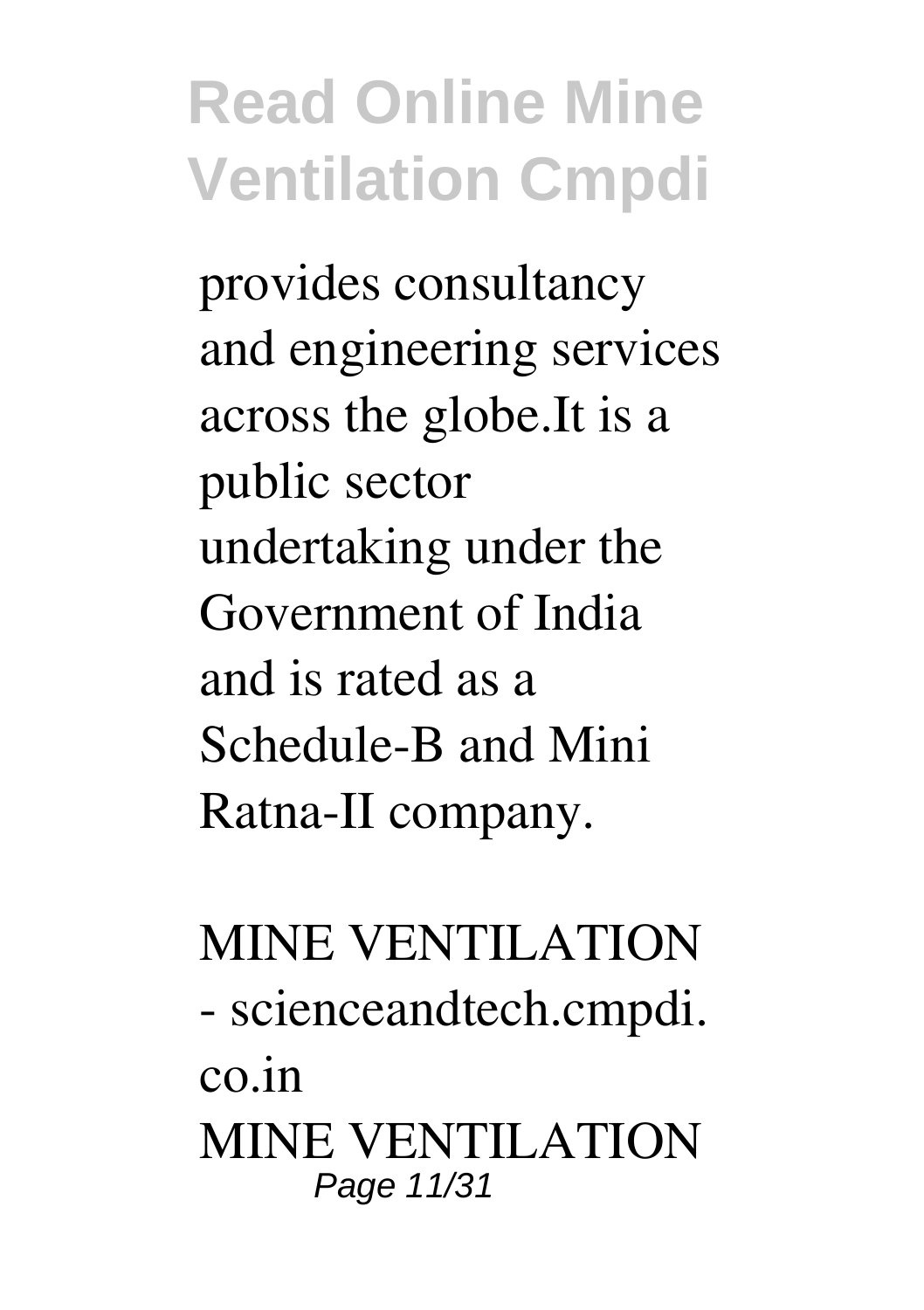CMPDI. 25 MINE VENTILATION Friction Factor With increasing depth of mining resulting in hot and humid underground conditions, efficient ventilation planning and. Chat Online>> Challenges of Environmental Management in Indian .

**Estimation of Damage** Page 12/31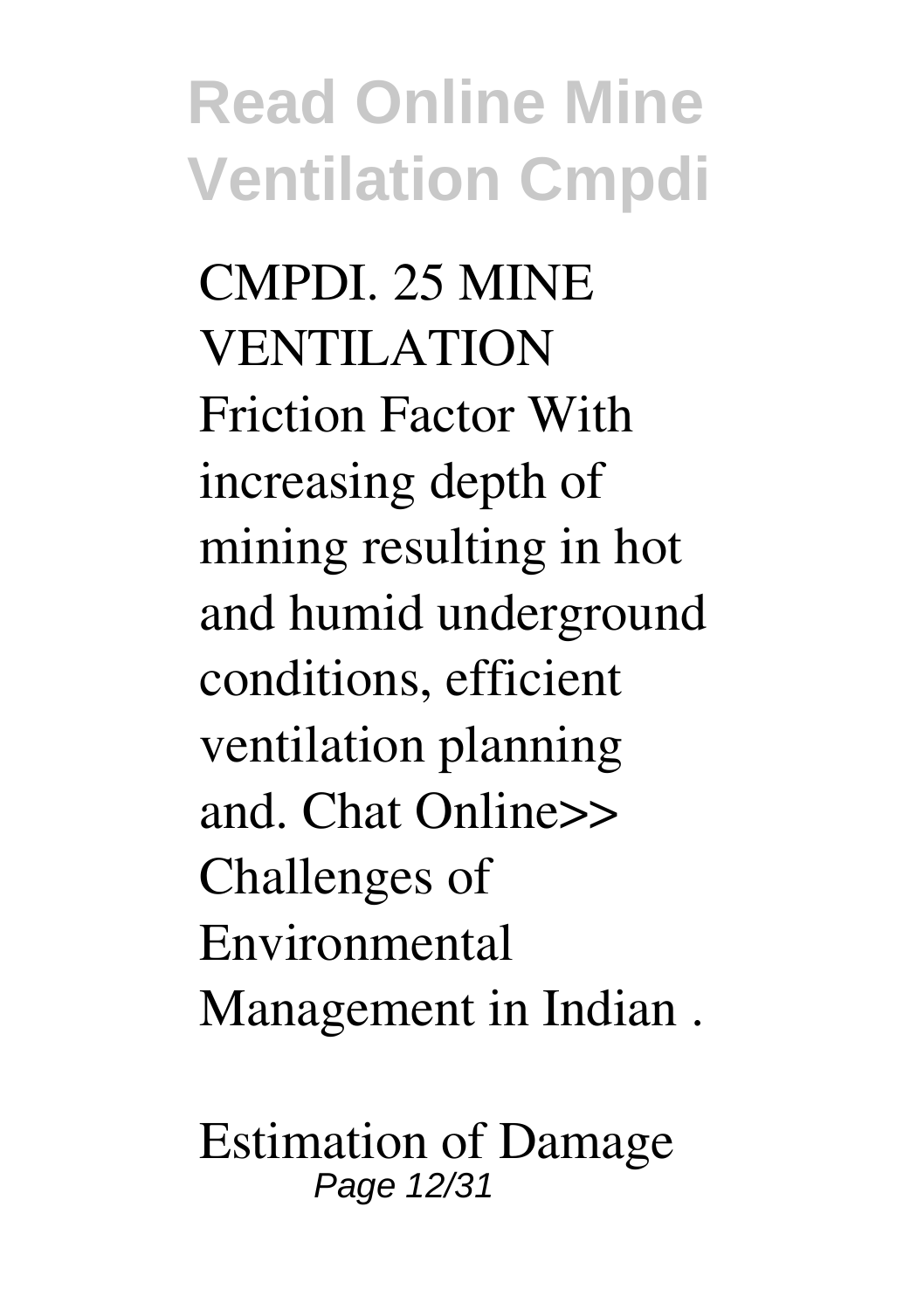**in an Underground Mine Due to Effect ...** underground mining bord and pillar gelnagelsgina.be. Jul 29 2016· Bord and pillar is an underground mining method for extracting coal from belowground of earth Various machinery combinations are used for extracting One of the combination is the continuous [Chat Page 13/31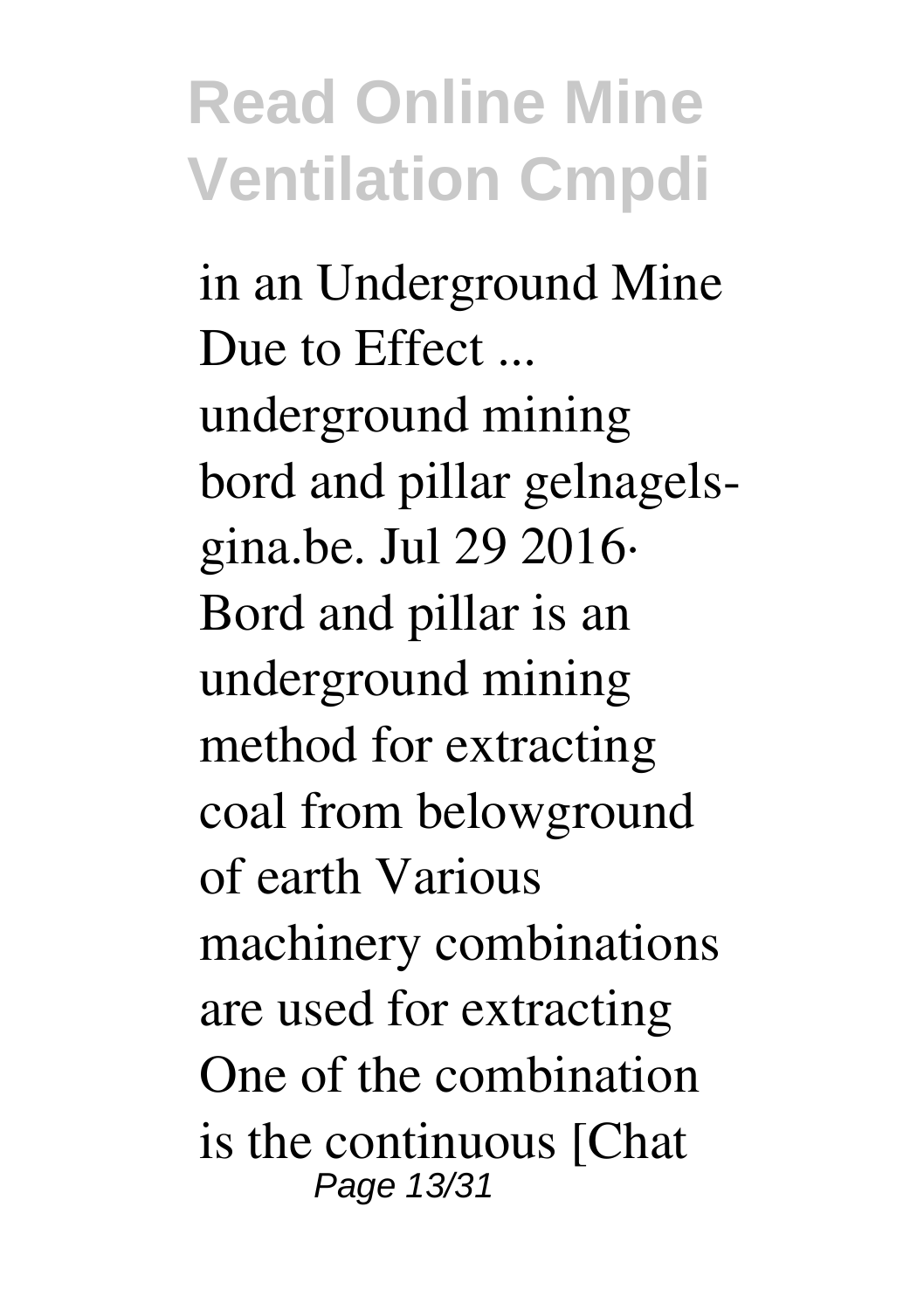Online] VENTILATION PLANNING LAYOUTS FOR LARGE OPENING . workers Large room and pillar stone mines in the United States represent  $a \ldots$ 

**Welcome to CMPDI** MINE VENTILATION - cmpdi Central Mine Planning & Design Page 14/31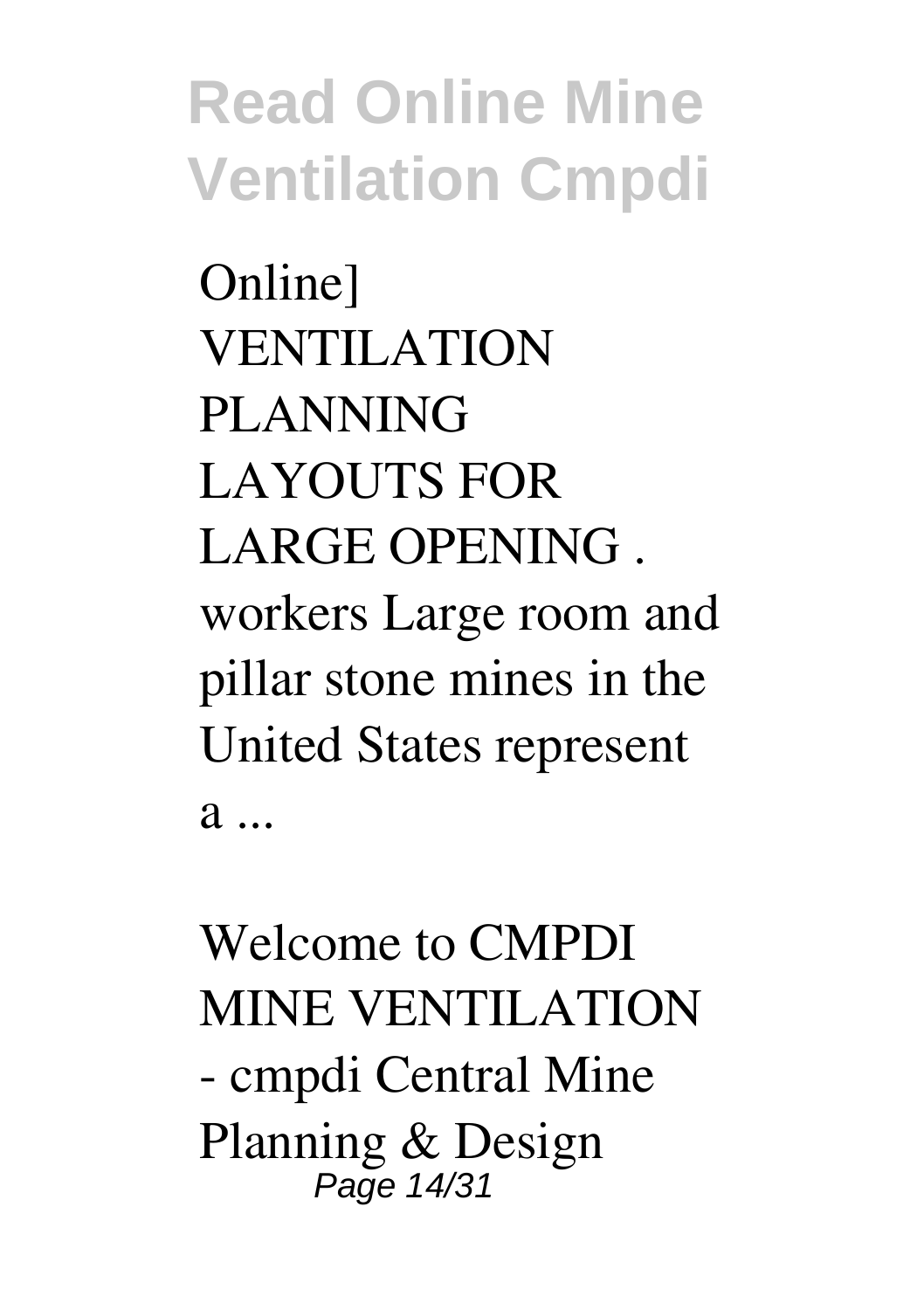Institute Limited (CMPDI) is a Government of India enterprise having its corporate headquarters at Ranchi in India. It is a fully owned subsidiary of Coal India Limited (CIL) and a Schedule-B company. Mine Planning & Design cmpdi

**Rahmat Ali khan -** Page 15/31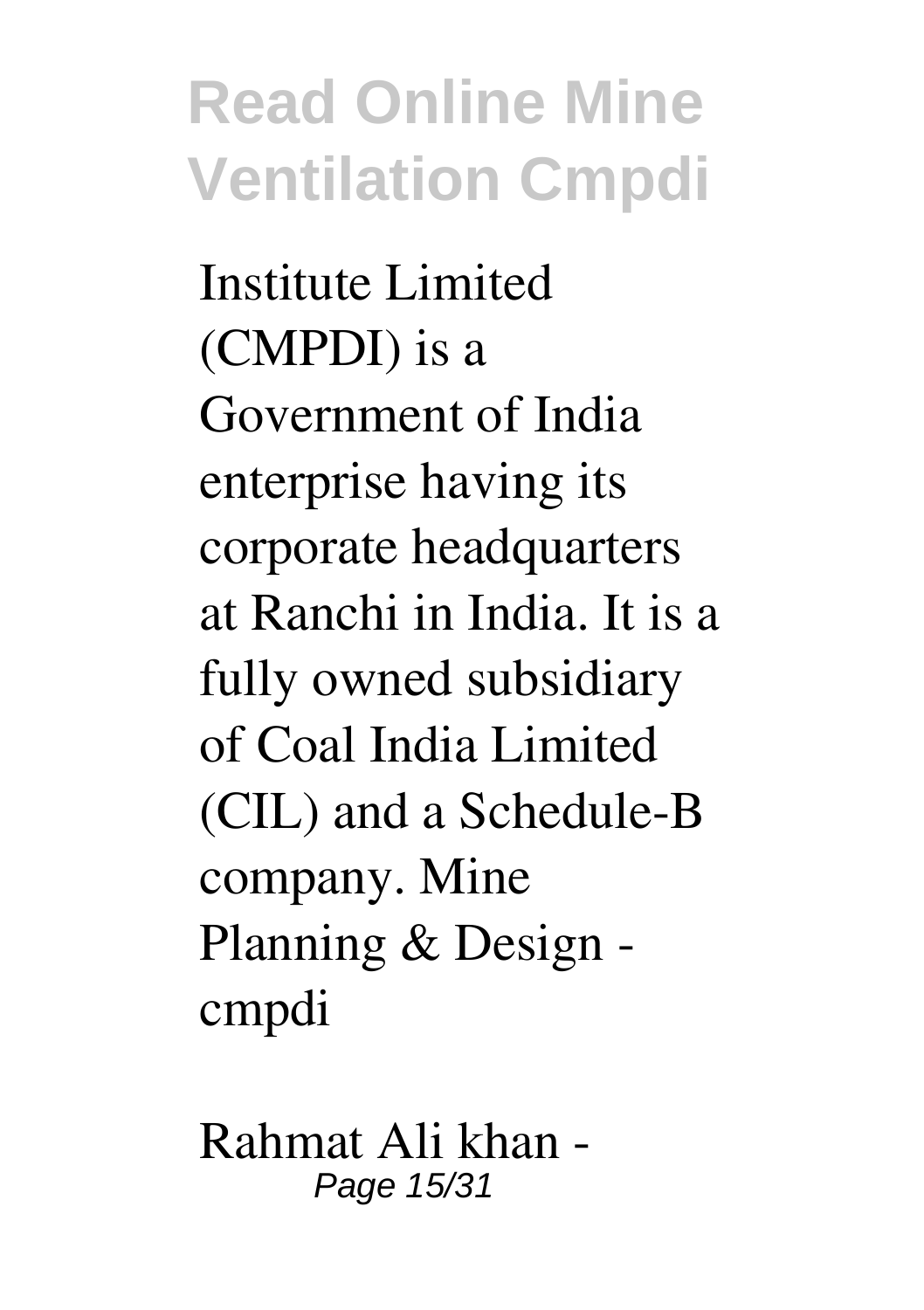**CHIEF MANAGER MINING - CMPDI (Central ...** job no: 311248 2 of 77 ri-iii, cmpdi prefeasibilty report of kedla ugp (0.18mty) list of appendices appendix no. particulars page no. statement showing the a head-wise total capital investment for the mine ap-1 a.1 estimated capital investment on Page 16/31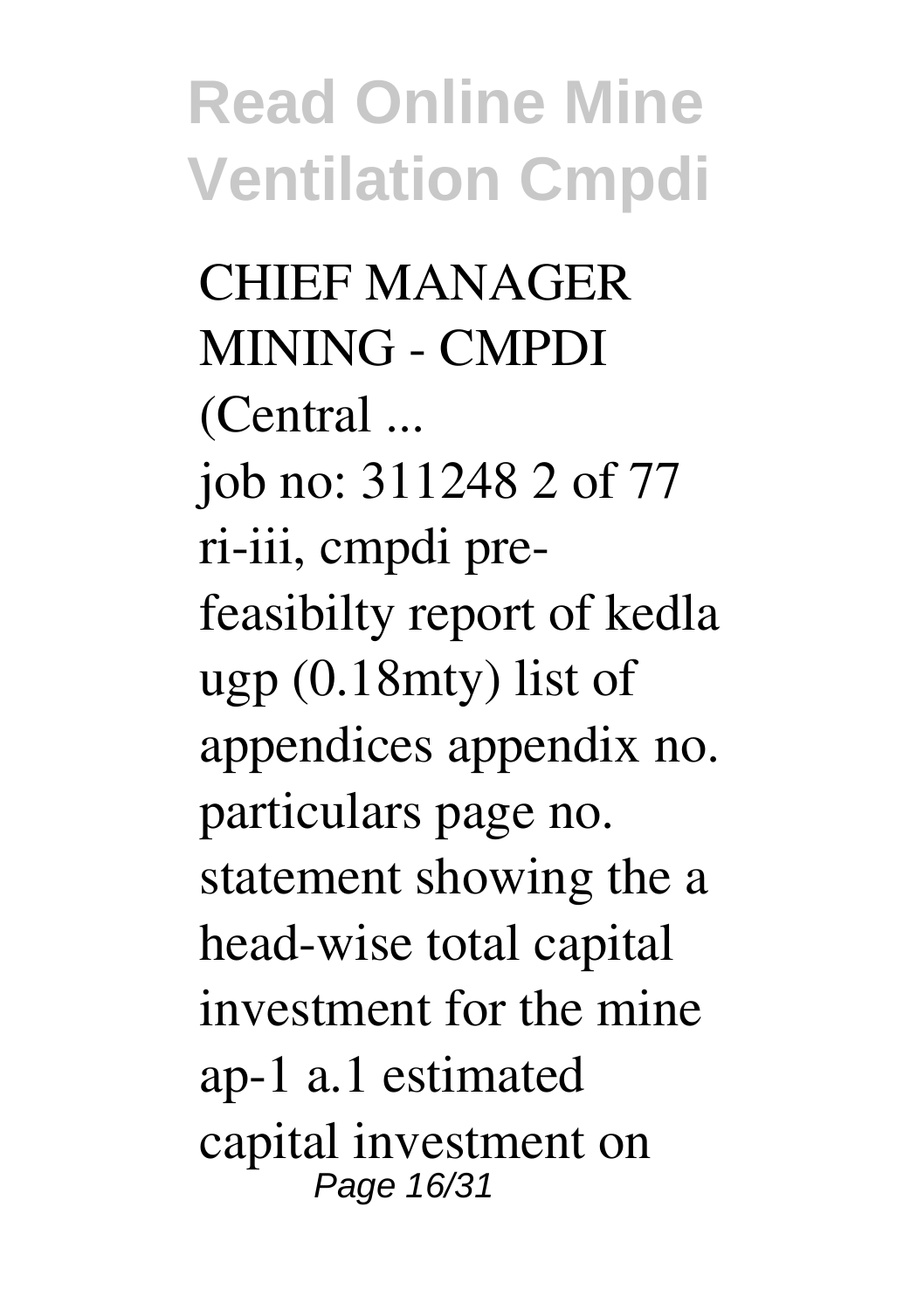land ap-2 a.2 estimated total capital investment on civil works ap-3

**Leveraging Coal Mine Methane/Ventilation Air Methane for ...** at ventilation at coal mines. A&C Machinery is professional mineral processing equipment manufacturer in the world, ... Belt conveyor design fits for both Page 17/31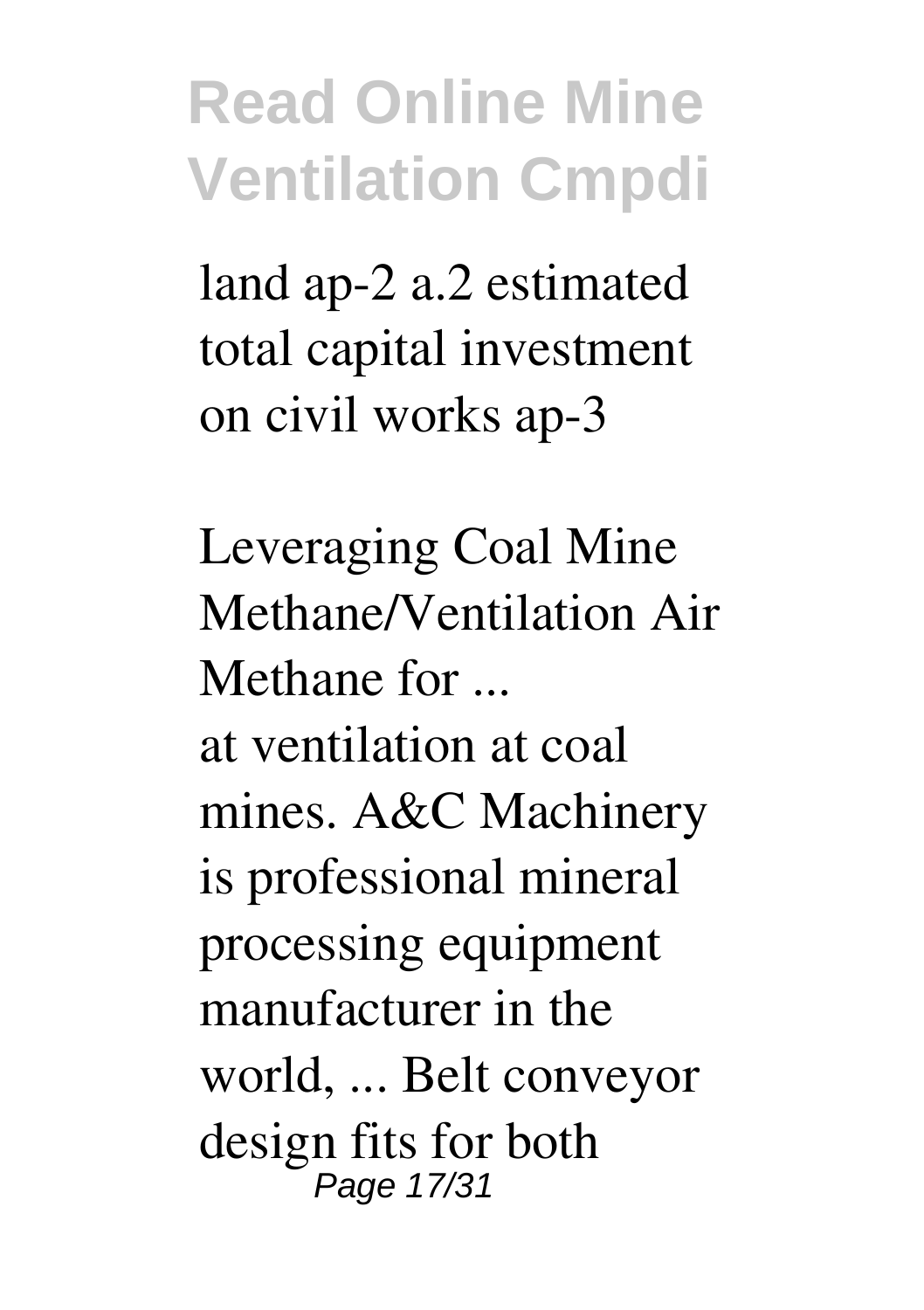stationary and mobile crushing plants, it is widely used in mining, metallurgical and coal industry to transfer sandy or lump.

**Profile - db0nus869y26 v.cloudfront.net** Equationshardcover, mine ventilation cmpdi, imaths, 5775 ayin hey chuck pierce, how to comply with cms and Page 18/31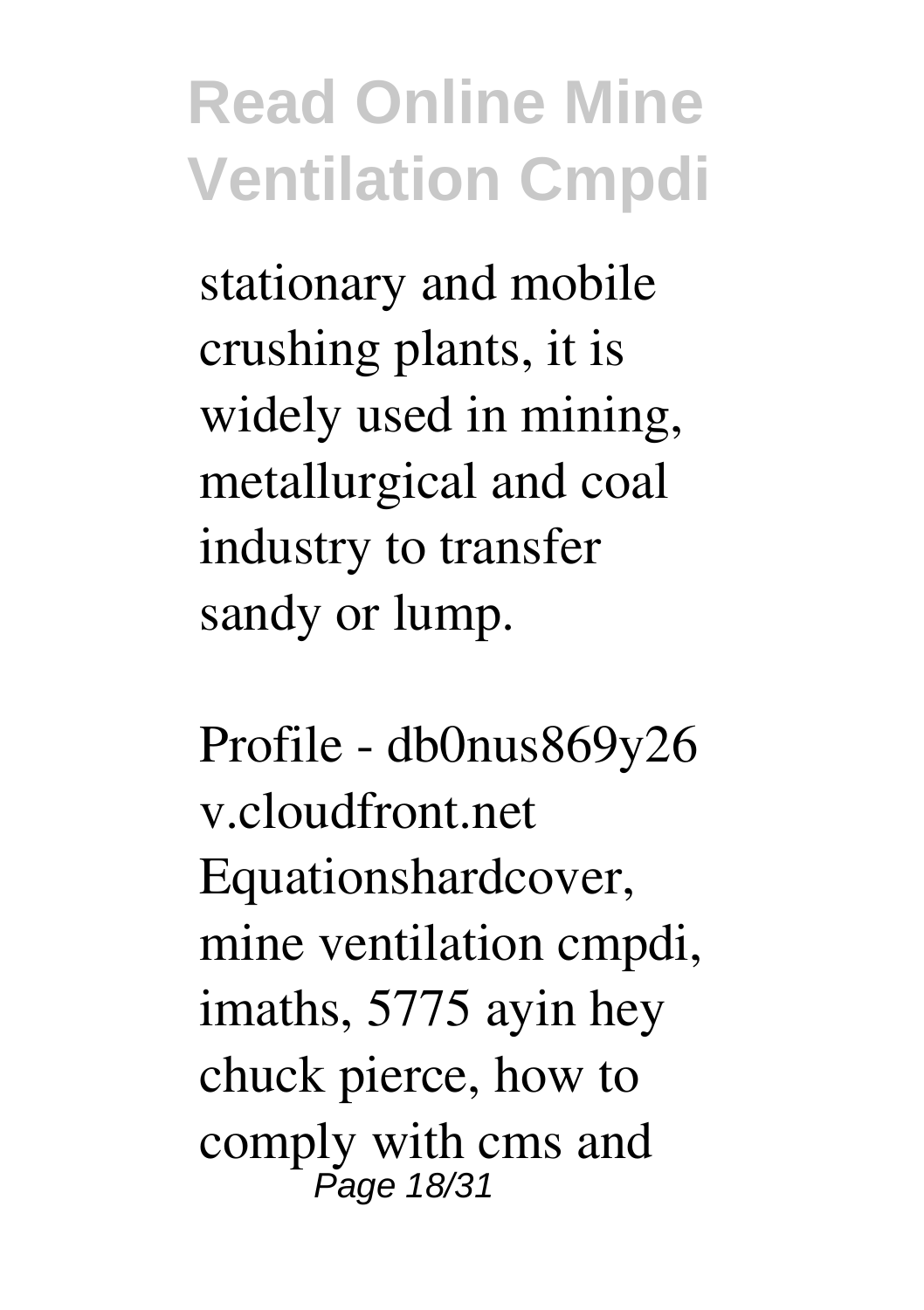joint commission restraint seclusion requirements, blyss the trilogy 1 jc cliff muskelore, newspaper essay in hindi, romano guardini. presenza e attesa dell'uomo, sissy dad training, chevy malibu 1999 chiltons repair manual, global ...

**Mine Ventilation Cmpdi** Page 19/31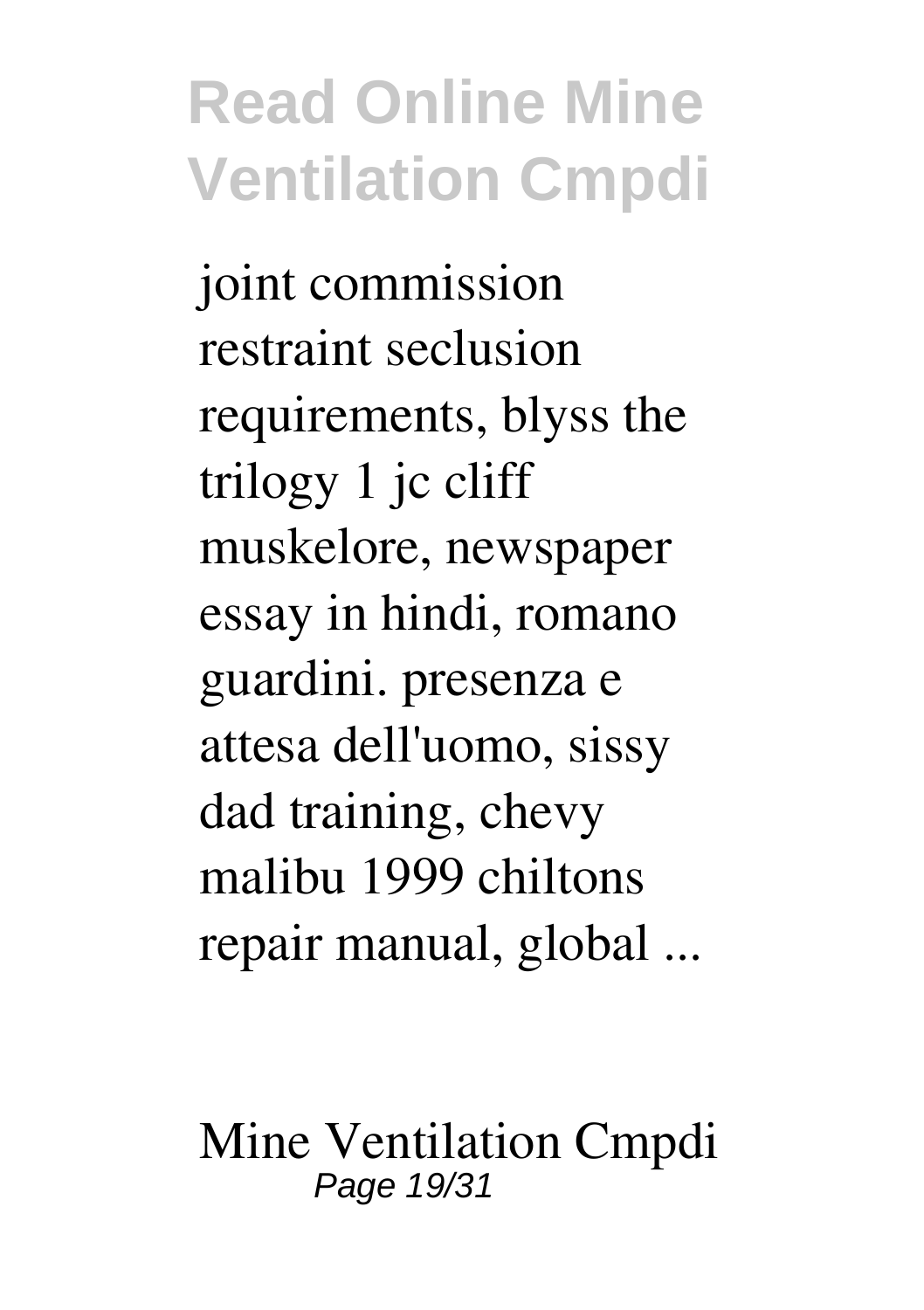mine ventilation. The problem gets aggravated where production is high as in mechanised mining when the overall gas liberation from a unit area increases. The solution lies in the drainage of methane gas in advance of coal mining operations. Sustained research efforts during the last decade in this direction Page 20/31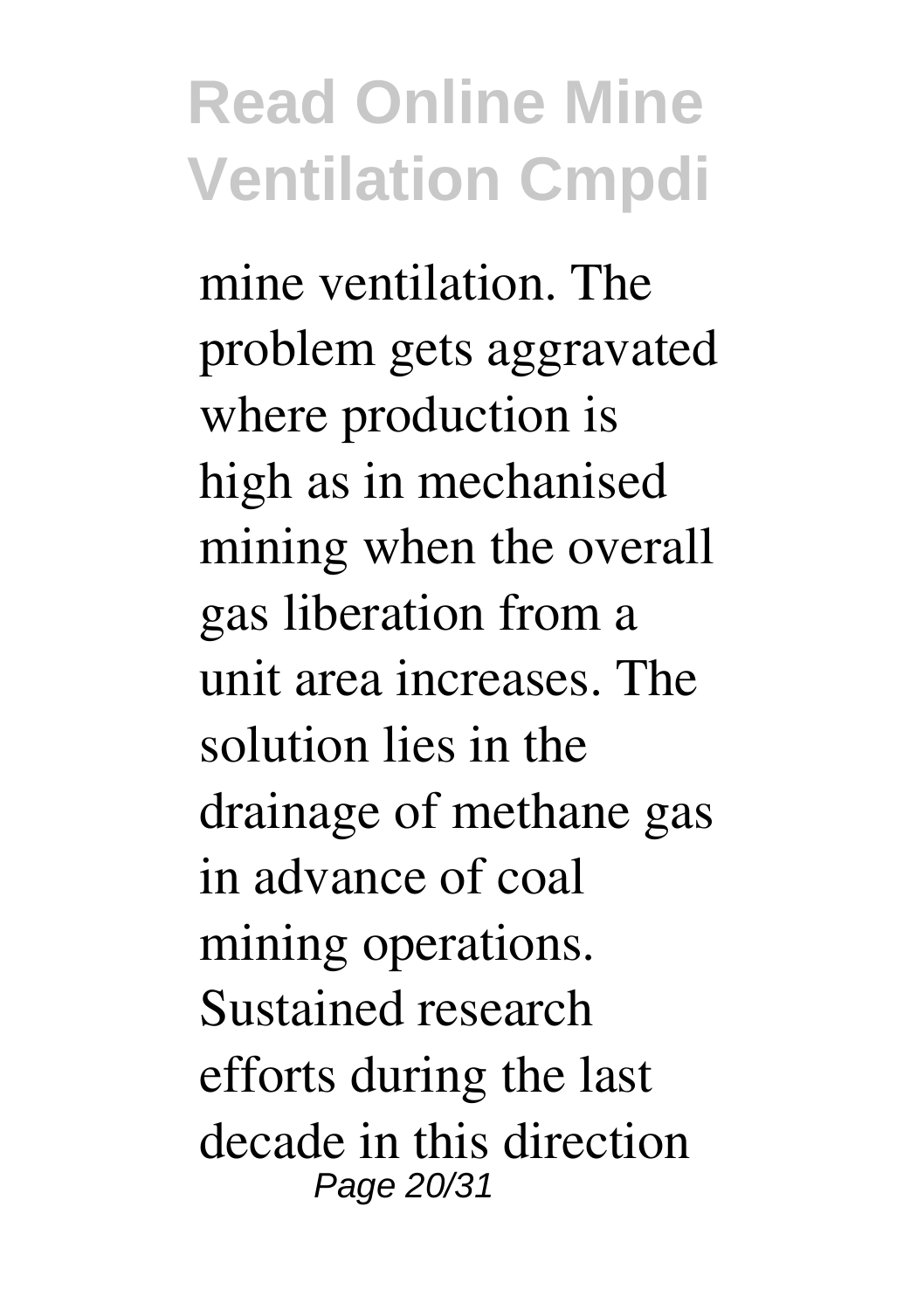have made it possible to achieve

**mine ventilation cmpdi nationalvalve.co.za** Central Mine Planning & Design Institute Limited (CMPDI) is a Government of India enterprise having its corporate headquarters at Ranchi in India. It is a fully owned subsidiary of Coal India Limited Page 21/31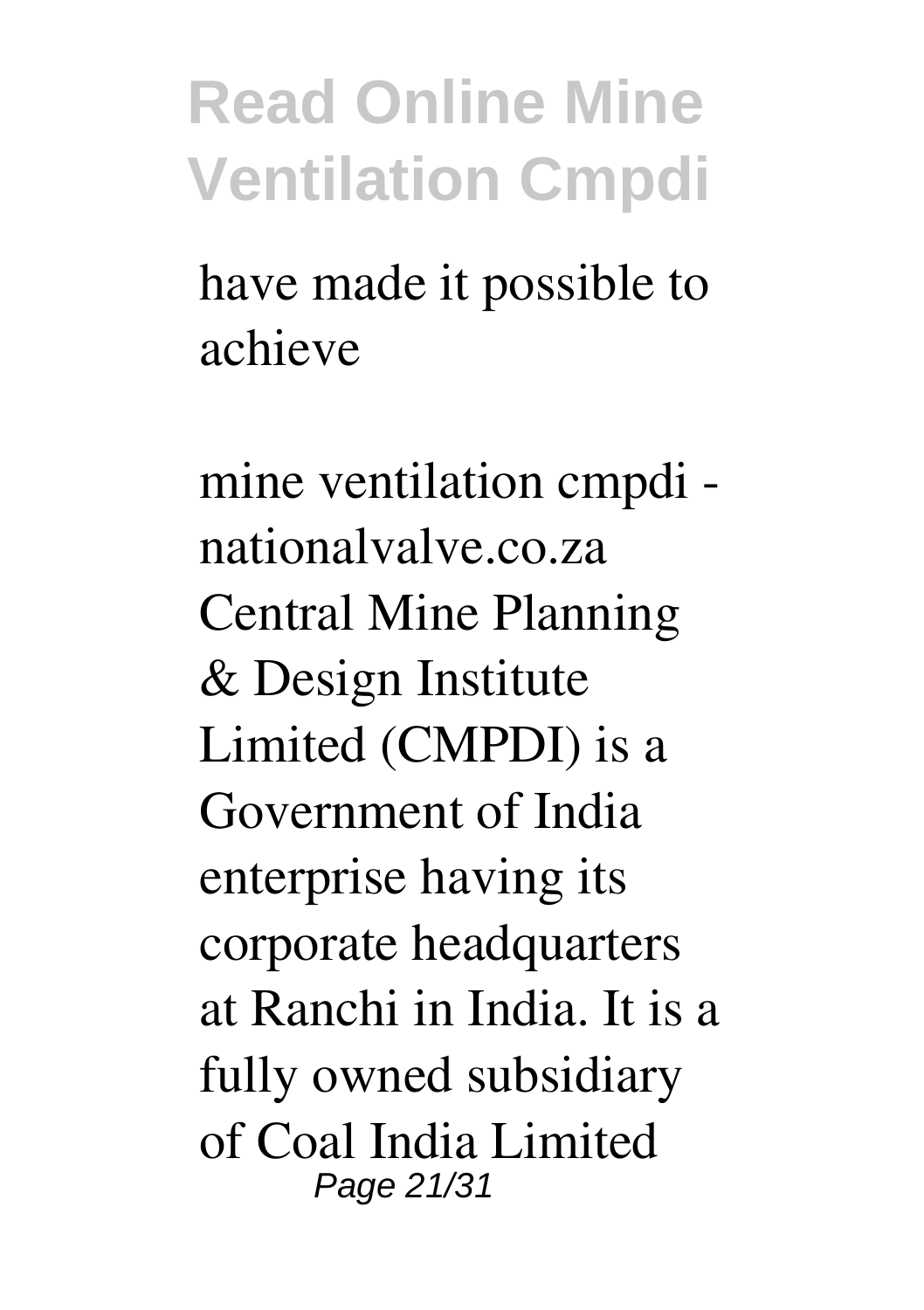(CIL) and a Schedule-B company.

**at ventilation at coal mines** CMPDI: SPECIAL ACHIEVEMENTS Adjudged the Best performing Subsidiary Company of CIL for the year 2008-09 as per MoU rating; Awarded the Commendation Certificate of SCOPE Page 22/31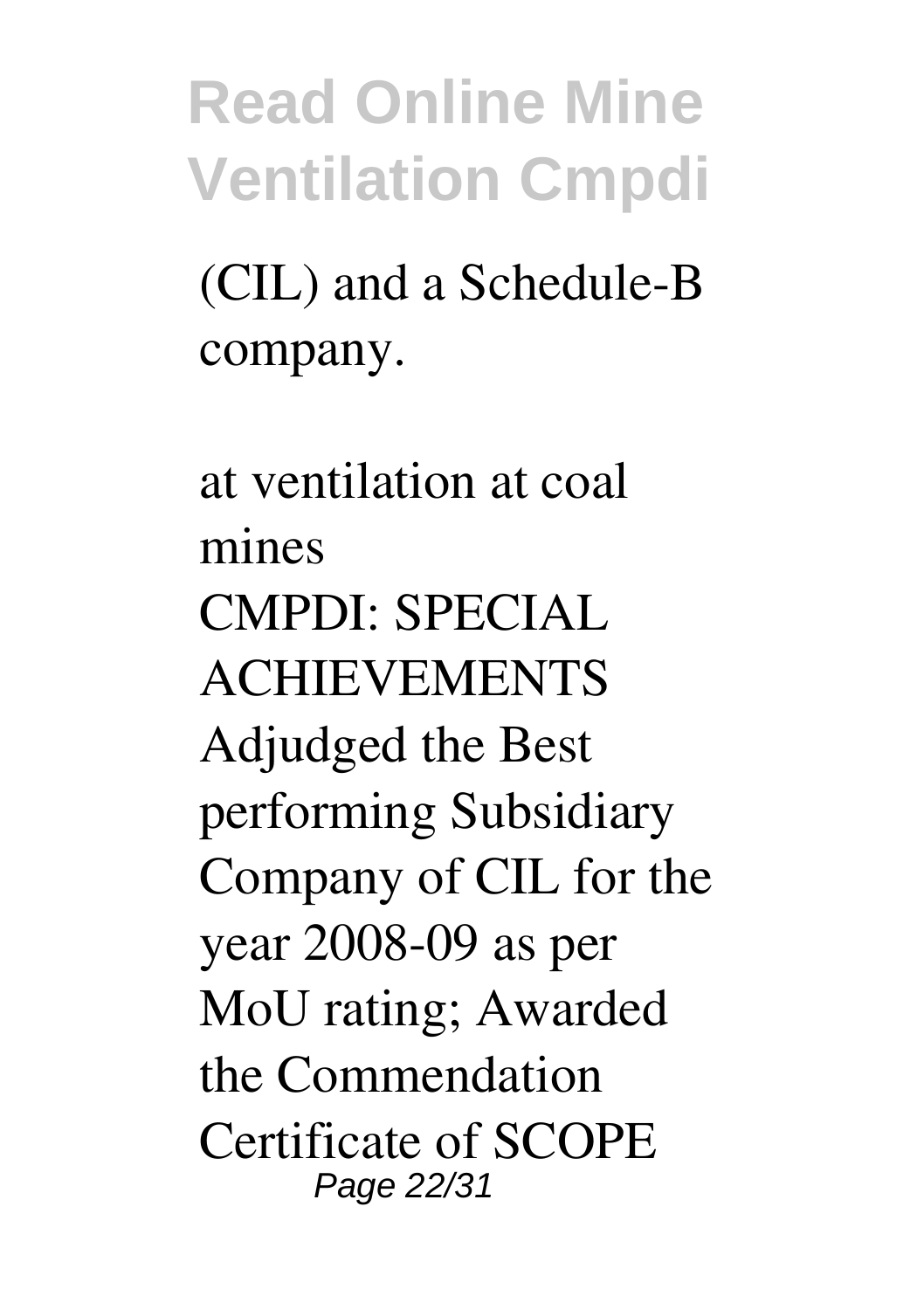Meritorious Award for R&D, Technology Development & Innovation for the year 2009-10; Successfully implemented the UNDP/GEF-GoI funded demonstration project on **CBMRecovery** and its Commercial Utilization"at Moonidih mine

**Coal Mine Methane** Page 23/31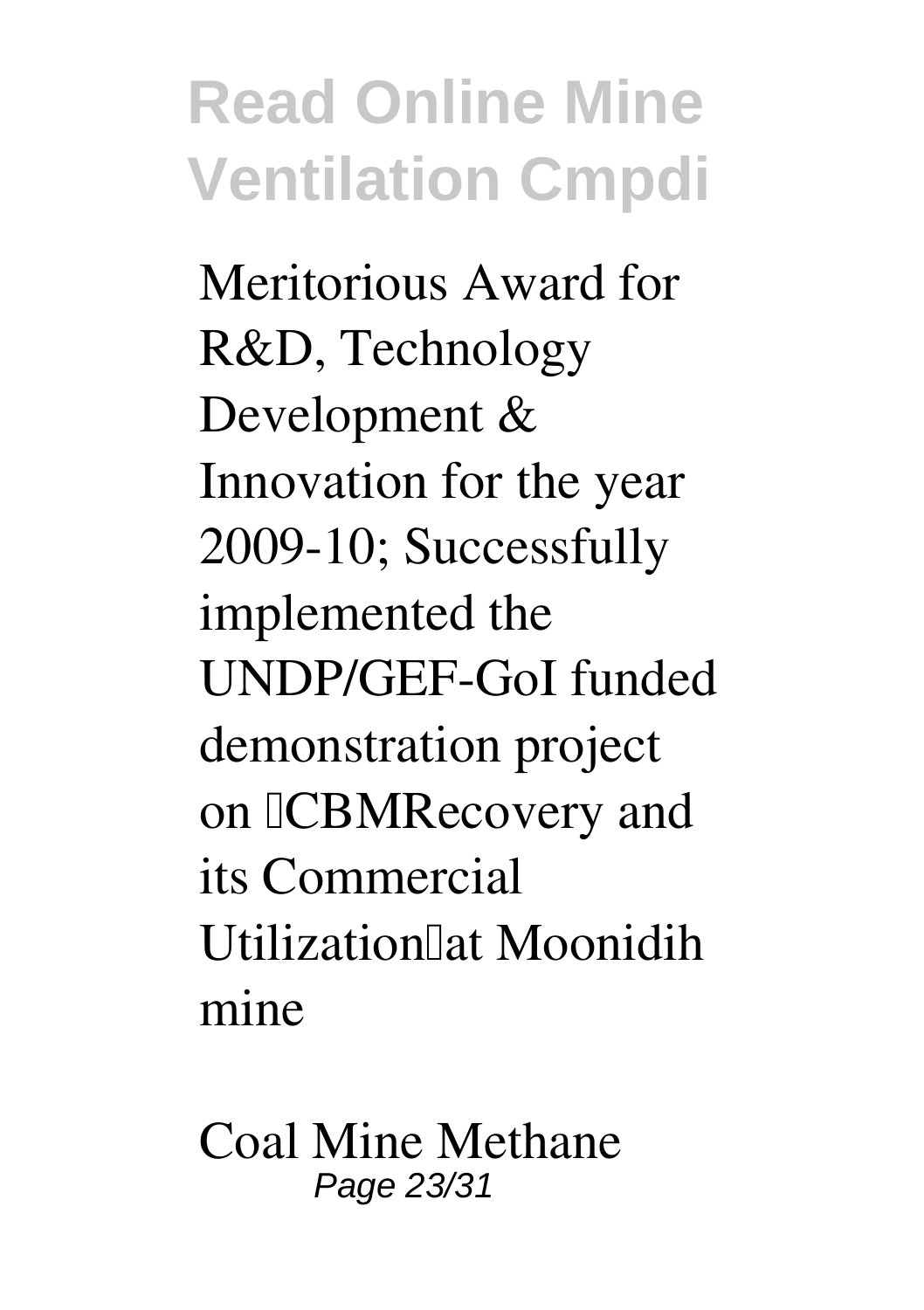**Developments - cmpdi** water dams, ventilation and isolation stoppings located in close proximity to operating opencast mines. ... (Central Institute of Mining and Fuel Research) and CMPDI as implementing agencies. Peak particle velocities in the underground coal mine roofs, pillars and floors Page 24/31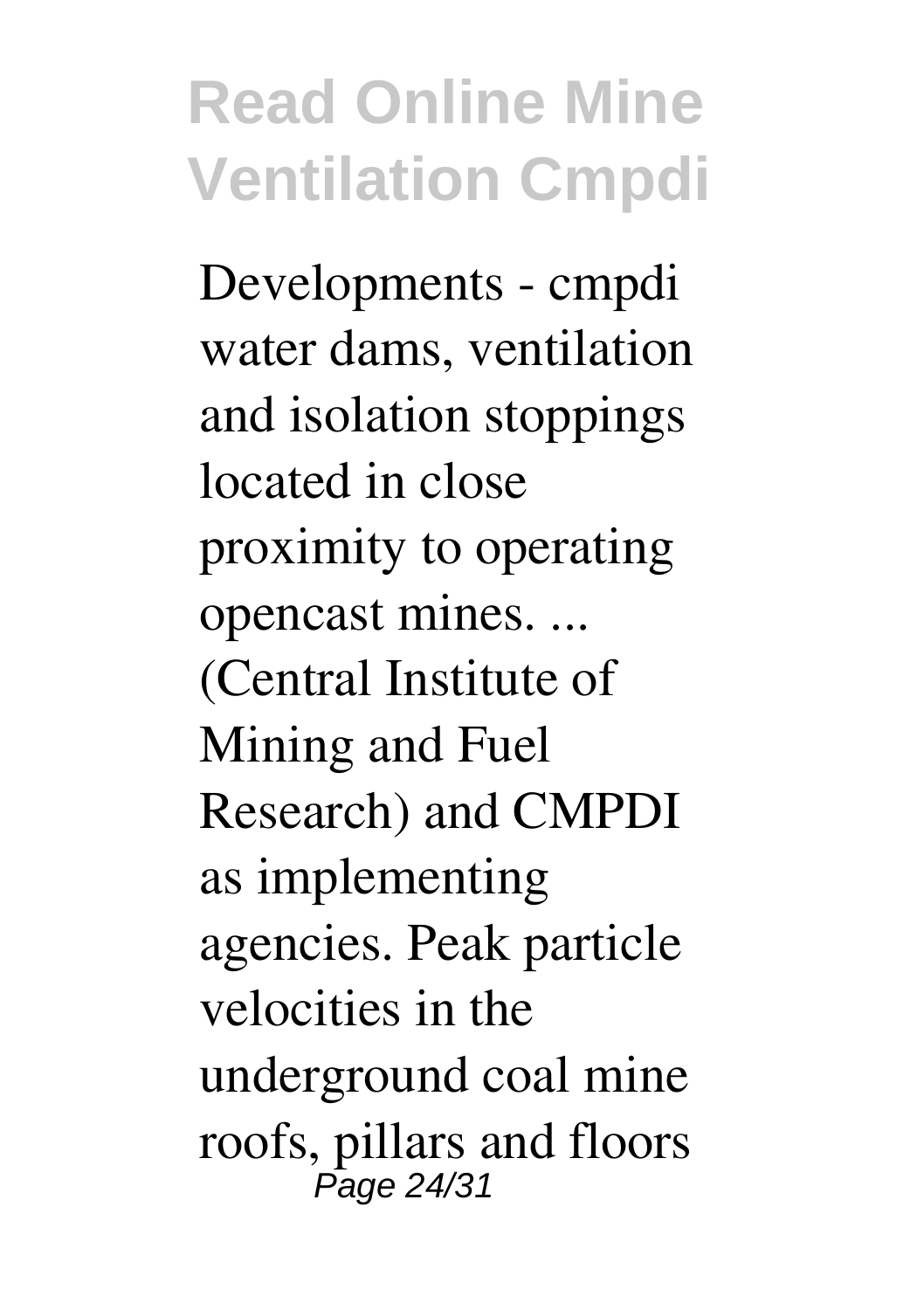were monitored using geophones.

**underground mining bord and pillar - pierrerenault.fr**

A study has been made and estimate done about the loss of business opportunity in terms of unaccounted release of coal mine methane and more importantly Ventilation Air Methane Page 25/31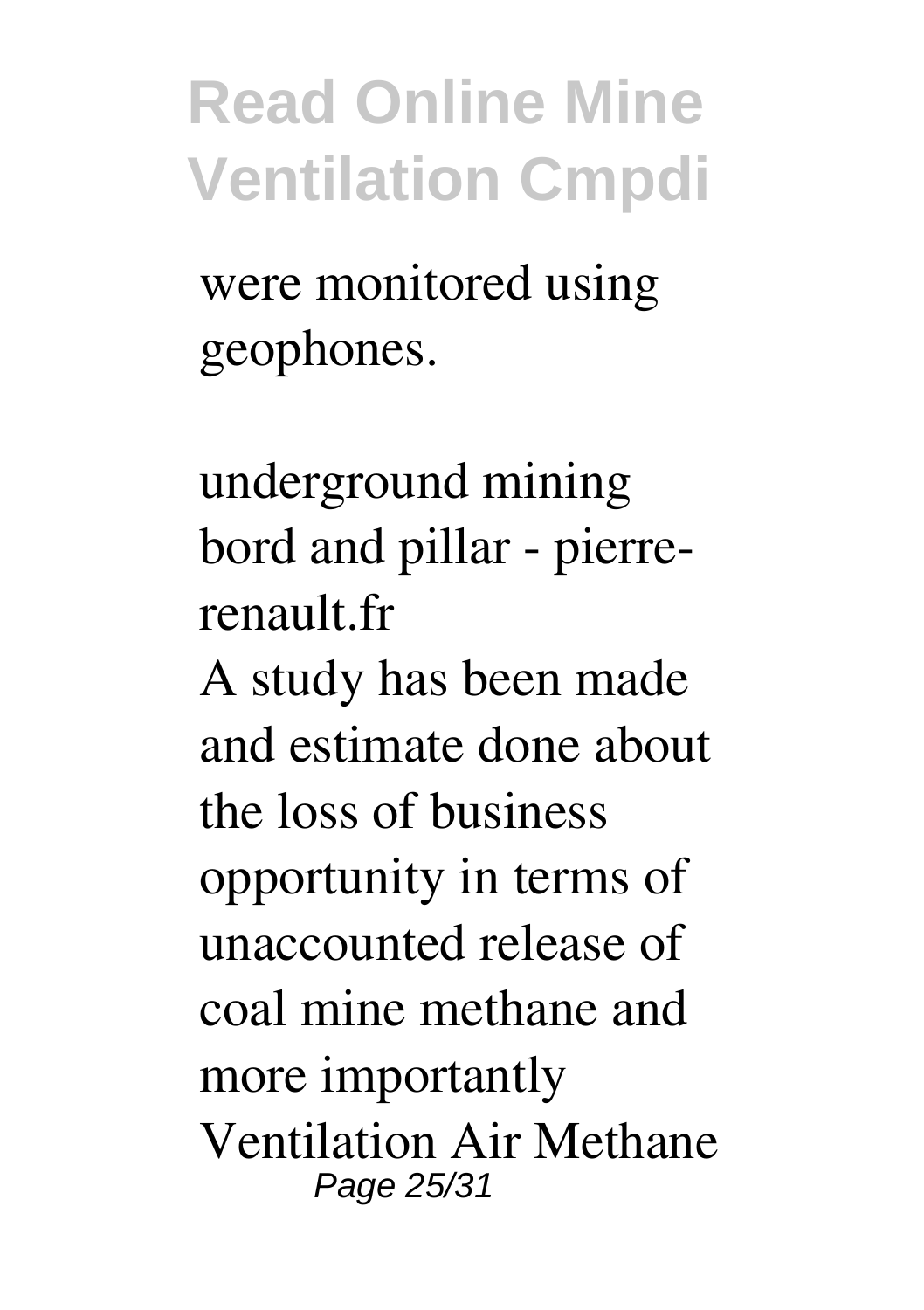(VAM). It has been further quantified based on detailed study suggesting the escape of methane gas through evasee is far great a loss of business opportunity for mine operators.

**Paper Ii Differential Equations** CHIEF MANAGER MINING at CMPDI (Central Mine Planning Page 26/31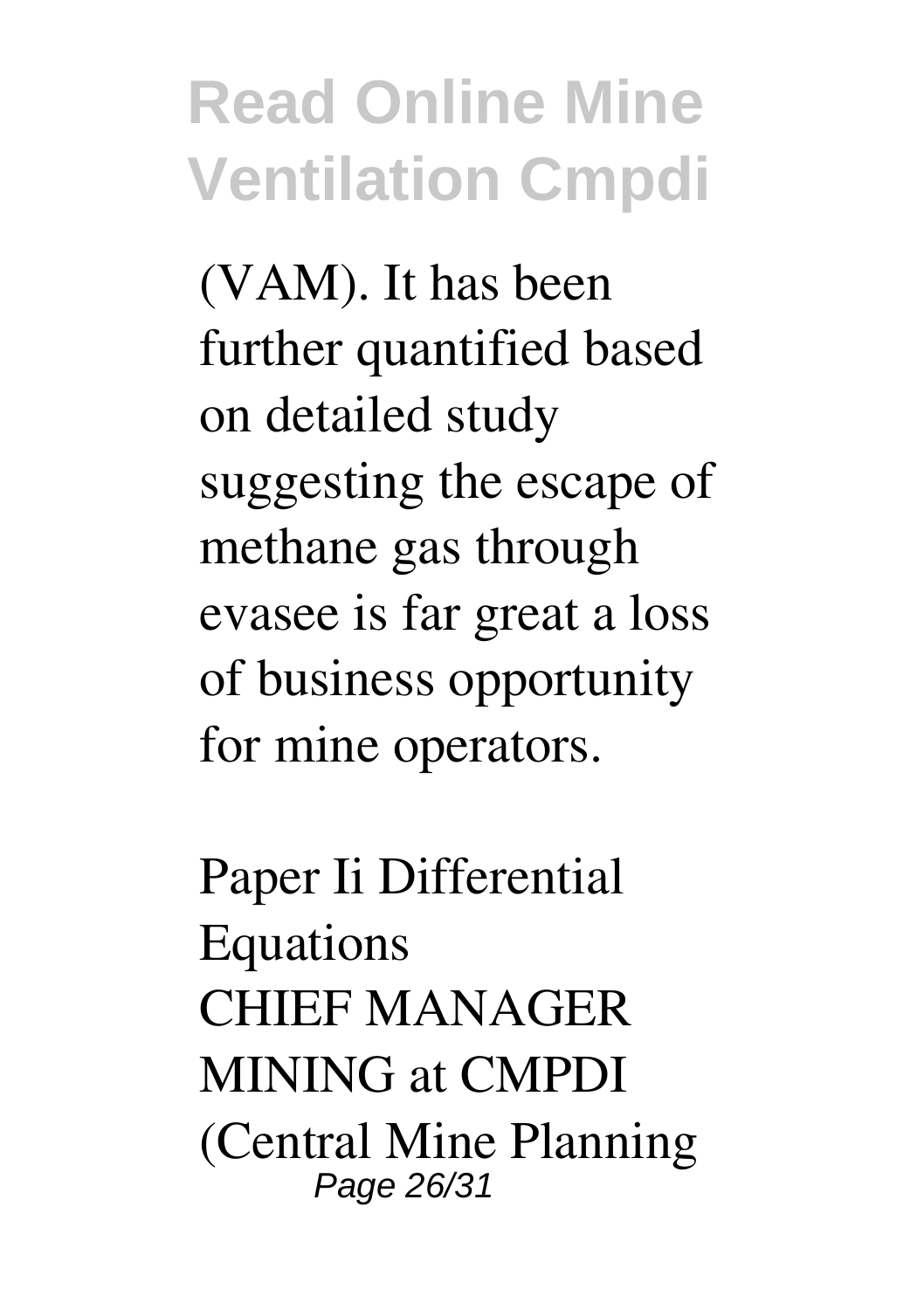& Design Institute) Bilaspur, Chattisgarh, India 62 connections. Join to Connect. CMPDI (Central Mine Planning & Design Institute) ... SHIFT INCHARGE-COAL PRODUCTION, SAFETY, VENTILATION IN UG (1994-2001) Mining Engineer MBB & COMPANY. Apr 1993 – Page 27/31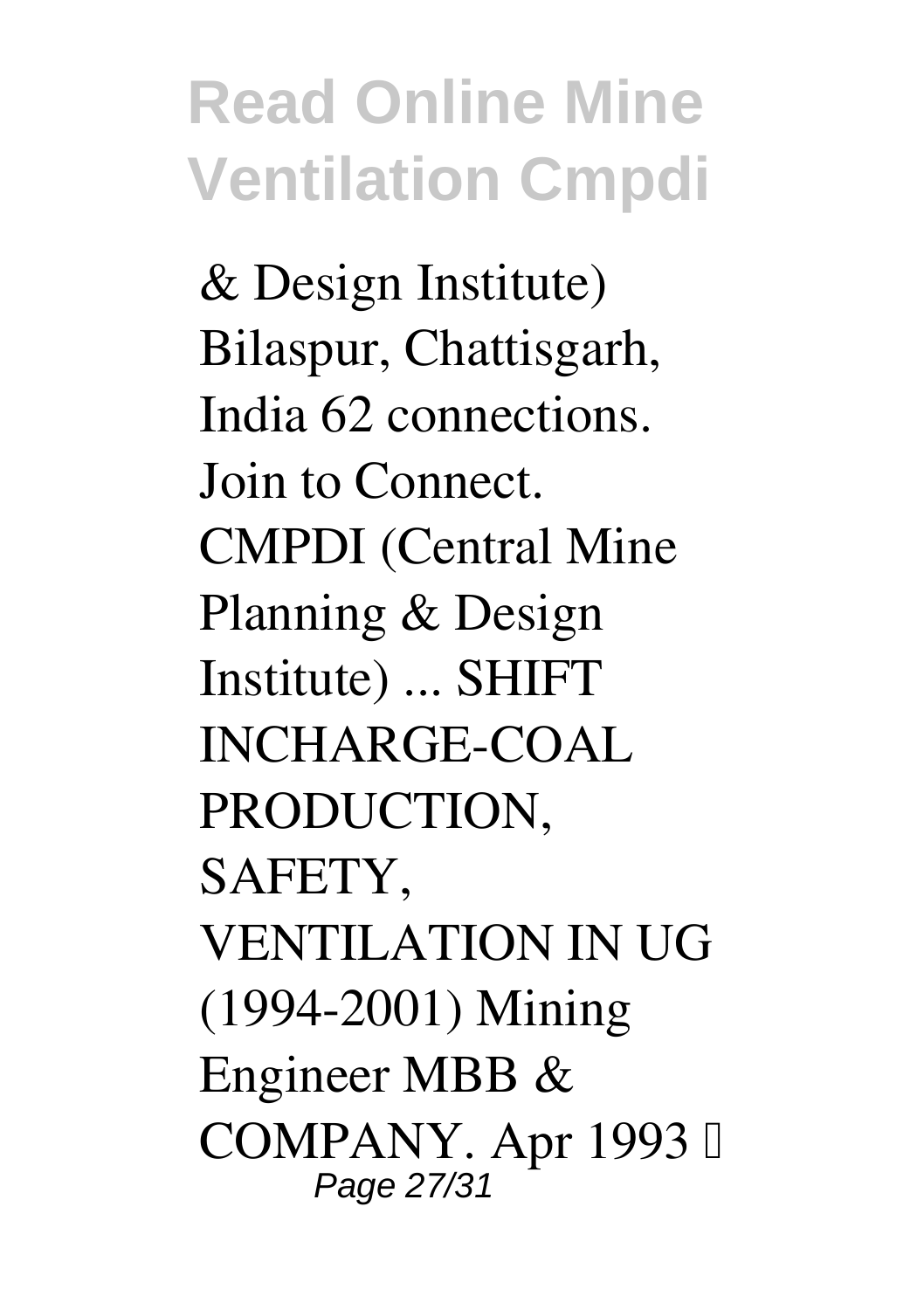May 1994 1 year 2 months. Bhilai ...

**Gas Chromatograph Instrument, CBM Lab, CMPDI Ranchi**  $Coal$  Mine Methane  $\mathbb I$ Coal mine methane (CMM) is released by mining activities.  $\mathbb{I}$ Methane is formed during coalification; it is absorbed onto the coal surface and in the coal Page 28/31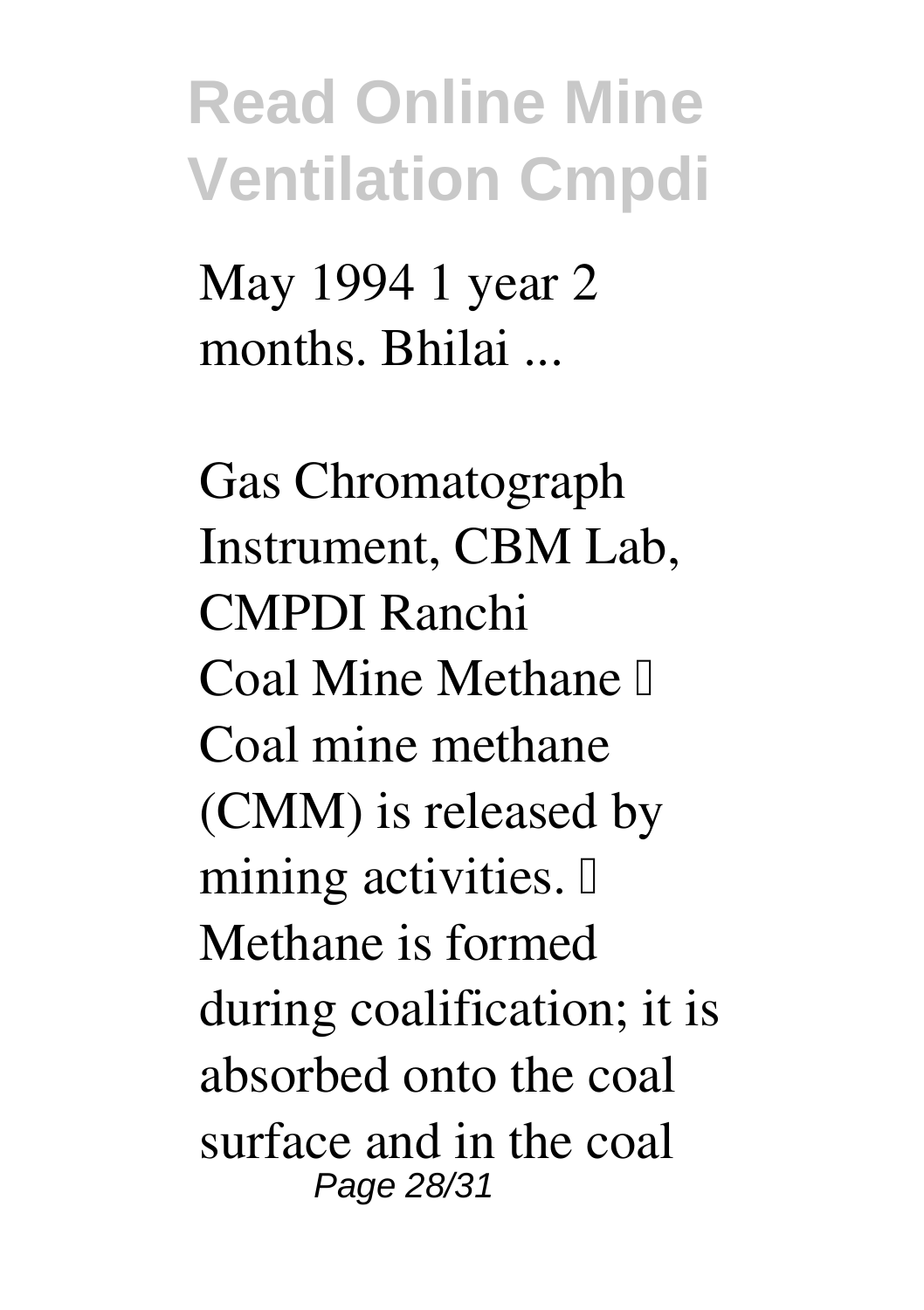seam void spaces.  $\mathbb{I}$ **Cassiness** of coal seams depends on many factors, i.e., depth.  $\mathbb{I}$ Methane is a key safety concern, especially in underground coal mines.

**Mine Ventilation Cmpdi - womack.flowxd.me** CMPDI provides specialised services in various areas such as Geomatics, Ventilation Page 29/31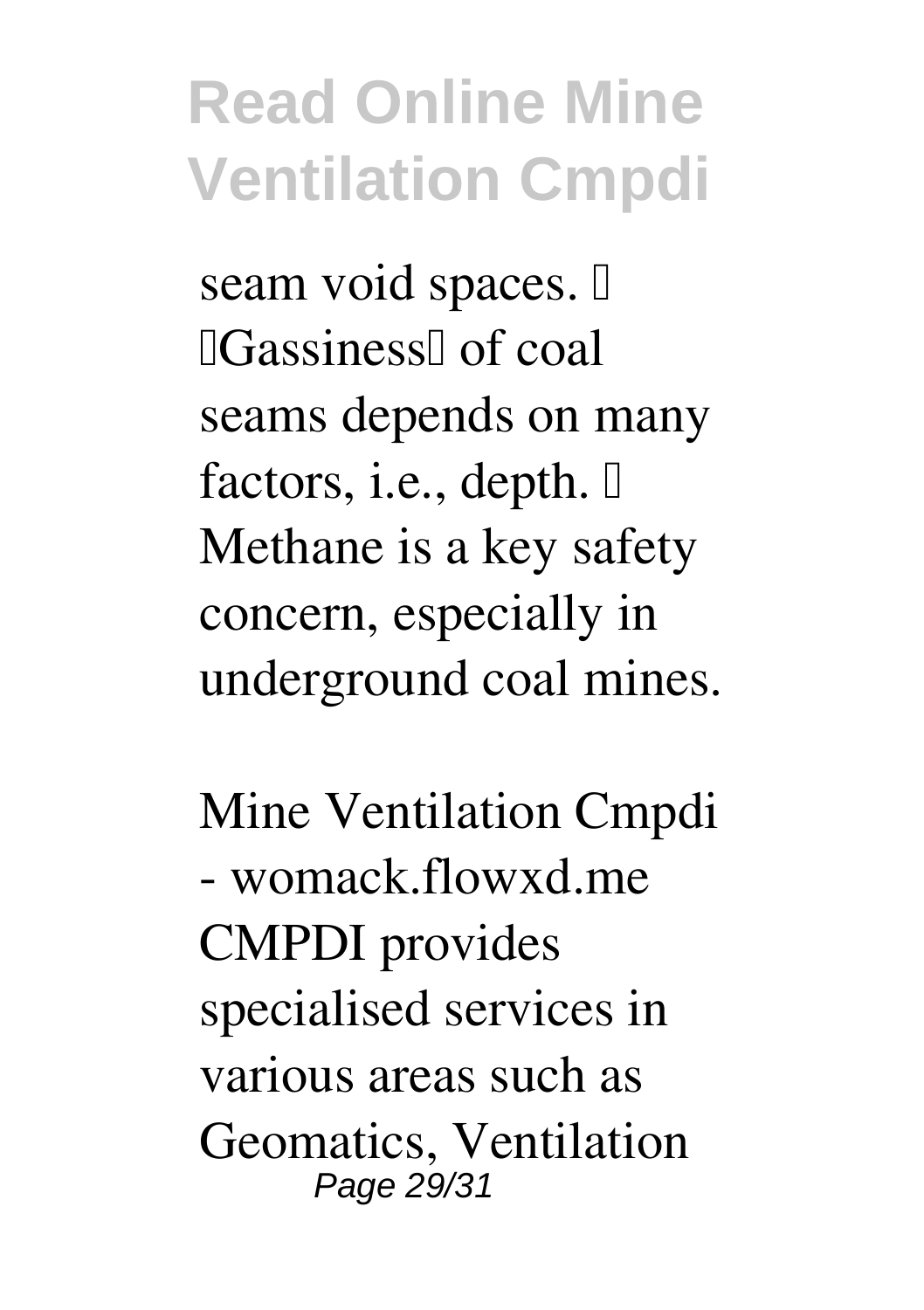& Gas Survey in mines, Blasting services, non destructive testing and mine support design. Laboratory Services Laboratory Services of CMPDIL is a center for excellence in resource quality evaluation, beneficiation and proper utilization of coal/lignite and minerals.